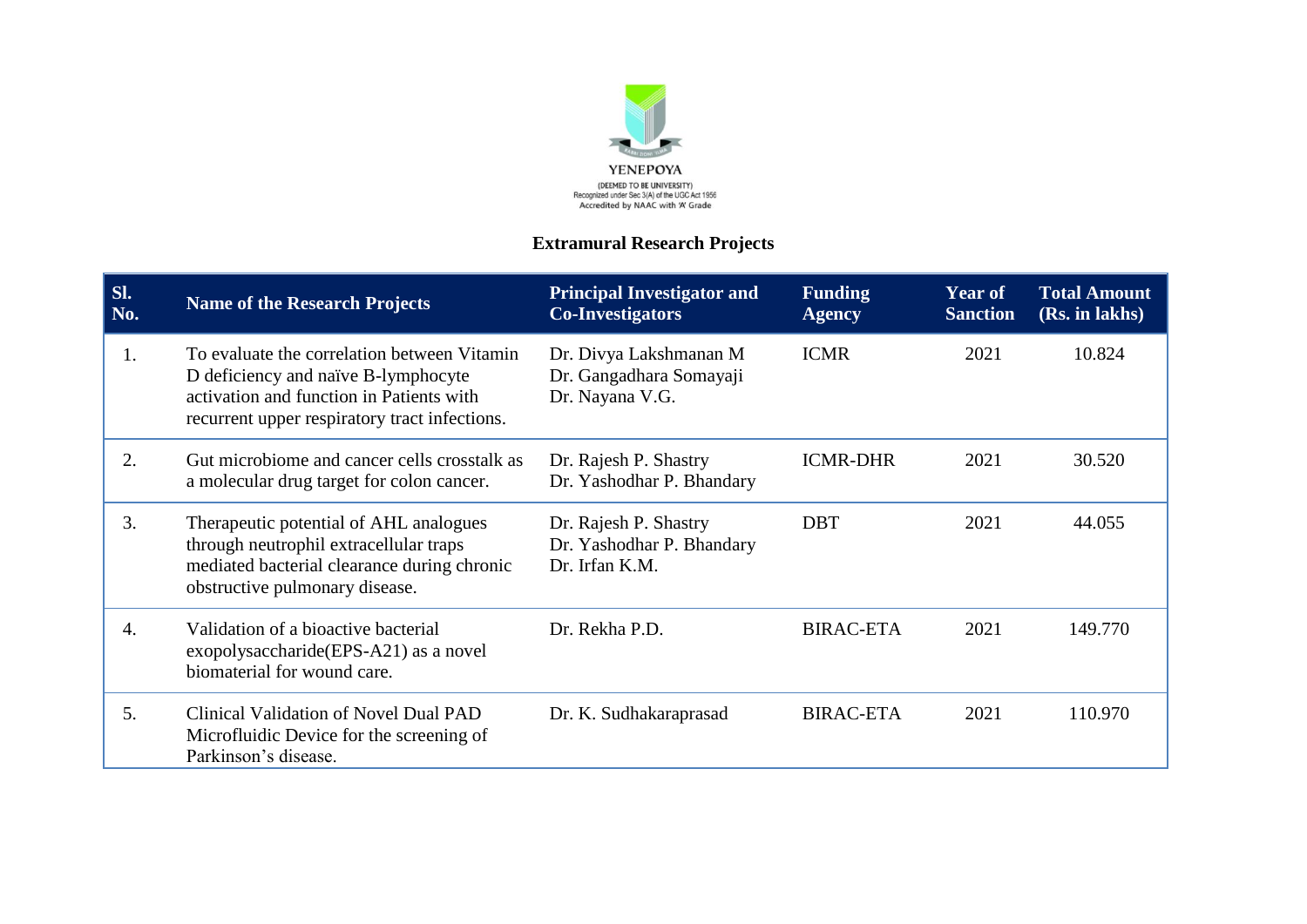| 6.  | Human studies of a novel gel formulation<br>containing Halofuginone Hydrobromide to<br>stablish the safety, tolerability, and<br>Preliminary efficasy in single dose and<br>multiple dosse studies in healty subjects and<br>patients with oral submucosal fibrosis. | Dr. Veena K.M                                                          | <b>BIRAC-ETA</b>                                                | 2021 | 192.940 |
|-----|----------------------------------------------------------------------------------------------------------------------------------------------------------------------------------------------------------------------------------------------------------------------|------------------------------------------------------------------------|-----------------------------------------------------------------|------|---------|
| 7.  | Phase I/II clinical trial of a novel asparginase<br>mutant for the treatment of primary<br>andrelapse acute lymphoblastic leukemia.                                                                                                                                  | Mr. Asim Syed Sheeraz                                                  | <b>BIRAC-ETA</b>                                                | 2021 | 199.900 |
| 8.  | Demonstration of safety, tolerability and<br>determination of the dose of 3'3'-<br>diselenopropionicacid (DSePa) in humans.                                                                                                                                          | Mr. Asim Syed Sheeraz                                                  | <b>BIRAC-ETA</b>                                                | 2021 | 199.100 |
| 9.  | Development of Lateral flow-based Paper<br>Analytical Device for detection of<br>sphingomyelinase in urine for early phase of<br>leptospirosis.                                                                                                                      | Dr. K. Sudhakaraprasad<br>Dr. Rekha PD.                                | <b>DHR</b>                                                      | 2021 | 25.757  |
| 10. | Molecular Characterization of the human<br>fungal pathogen Malassezia furfur.                                                                                                                                                                                        | Dr. Shankar Prasad Das                                                 | <b>ICMR</b>                                                     | 2021 | 42.000  |
| 11. | Cardio-metabolic effects of meat intake in<br>Indians: a pilot study to build nutritional<br>metabolomics capacity and establish short-<br>term and long - term biomarkers of meat<br>intake and metabolish in Indian context.                                       | Dr. Keshav Prasad<br>Dr. Kinra<br>Dr. Raghu Bhushan<br>Dr. Bhagya Bhat | MRC, London<br>School of<br>Hygiene and<br>Tropical<br>Medicine | 2021 | 61.000  |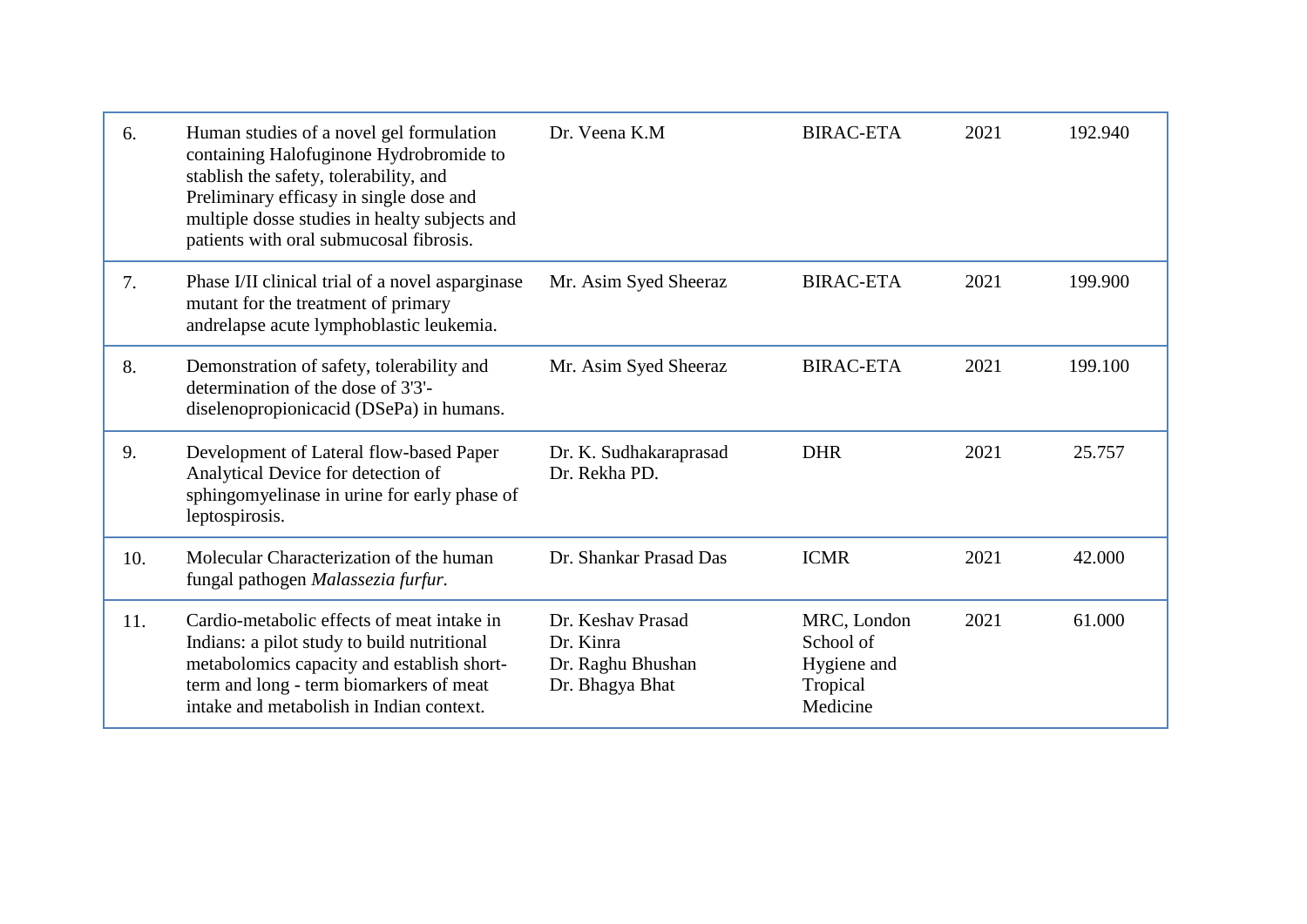| 12. | Qualitative assessment of archival formalin<br>fixed parafin embedded (PFPE) oral cancer<br>tissue blocks and differential expression of<br>proteins using high resolution mass<br>spectrometry. | Dr. Sameera Begum<br>Dr. Riaz Abdulla          | <b>ICMR</b>                                                   | 2021 | 6.742  |
|-----|--------------------------------------------------------------------------------------------------------------------------------------------------------------------------------------------------|------------------------------------------------|---------------------------------------------------------------|------|--------|
| 13. | Assessment of CD26/DPP IV and its<br>correlation with ketogenic gluten free diet and<br>gastro-intestinal symptoms in autism<br>spectrum disorders.                                              | Dr. Kavya Soundararajan<br>Dr. Riaz Abdulla    | <b>ICMR</b>                                                   | 2021 | 0.500  |
| 14. | Deciphering the role of vitamin D on<br>IncRNA-pERK1/2-AKT-FOXO axis during<br>skeletal muscle differentiation: Implications<br>to skeletal muscle atrophy and osteoarthritis.                   | Dr. Raghu Bhushan<br>Dr. Yashodhar P. Bhandary | <b>DST-SERB</b>                                               | 2021 | 40.425 |
| 15. | Enhancing the sustained release of growth<br>factors from platelets using natural sulphated<br>polysaccharide for treating chronic wounds.                                                       | Dr. Rekha P.D.                                 | <b>ICMR</b>                                                   | 2021 | 2.704  |
| 16. | A mycological and molecular study on<br>etiology and drug resistance of chronic and<br>recurrent dermatophytosis.                                                                                | Dr. Manjunath Shenoy M.                        | <b>ICMR</b>                                                   | 2021 | 2.704  |
| 17. | Effectiveness of oral moisturizers in<br>xerostomia among institualized Type II<br>diabetic patients - A Randomized controlled<br>trial.                                                         | Dr. Krishnaprakash G.<br>Dr. Praveen Jodalli   | Indian<br>Association of<br><b>Public Health</b><br>Dentistry | 2021 | 0.150  |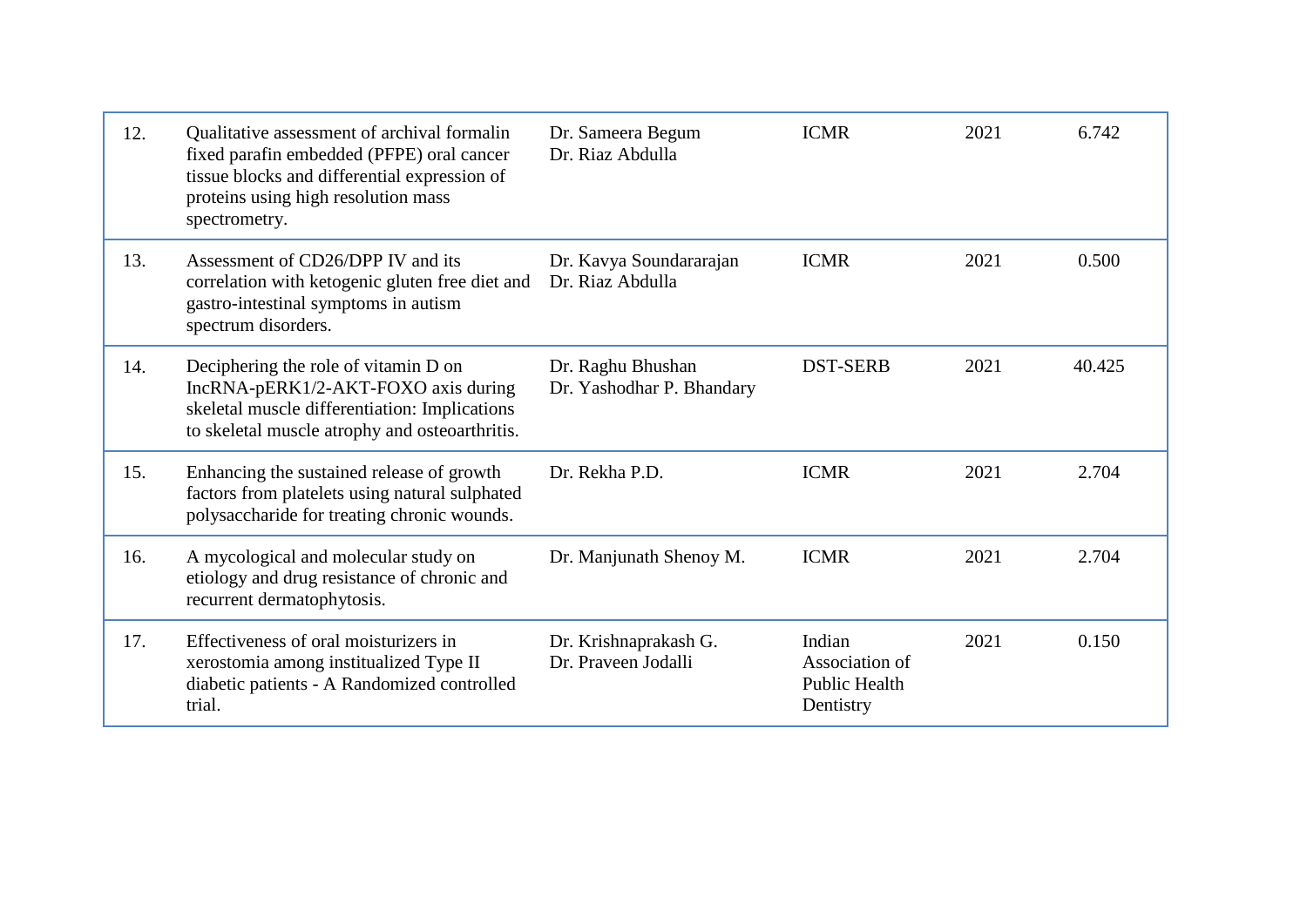| 18. | Double slot bracket design; its innovating<br>design allows incorporating two different arch<br>wires for correction of dental malocclusion                  | Dr. Salwa BM<br>Dr. Subramanya Shetty        | <b>KCK</b> Dental<br>Pvt. Ltd                                                | 2021 | 0.550   |
|-----|--------------------------------------------------------------------------------------------------------------------------------------------------------------|----------------------------------------------|------------------------------------------------------------------------------|------|---------|
| 19. | A case –control study on the evaluation of<br>cardiovascular morbidity in psoriasis                                                                          | Dr. Malcolm Pinto<br>Dr. Vedanth Laddha      | Indian<br>Association of<br>Dermatologists,<br>Venereologists<br>and Leprosy | 2021 | 0.500   |
| 20. | Nutrition and tuberculosis: Center for<br><b>Nutrition Studies</b>                                                                                           | Dr. Anurag Bhargava<br>Dr. Madhavi Bhargava  | Letz Dream<br>Foundation                                                     | 2021 | 40.000  |
| 21. | Early Translation Accelerator (ETA projects).                                                                                                                | Mr. Asim Syed Sheeraz<br>Dr. Arun A.B.       | <b>DBT-BIRAC</b>                                                             | 2020 | 100.000 |
| 22. | Long term effects of yoga on psycho<br>neuroendocrine functions among adolescent<br>healthy volunteera.                                                      | Dr. Naveen G.H.<br>Dr. Yashodhar P. Bhandary | <b>DST</b>                                                                   | 2020 | 39.708  |
| 23. | Effectiveness of silver diamine fluoride in<br>early childhood caries among 24-72 months<br>old children in Mangaluru taluk:- A<br>randomized control trial. | Dr. Amitha Bashir<br>Dr. Praveen Jodalli     | <b>ICMR</b>                                                                  | 2020 | 0.500   |
| 24. | Assessment of the biopsychosocial impact on<br>caregivers of head and neck cancer patients<br>undergoing radiotheraphy: A prospective<br>cohort study.       | Ms. Arya Raju<br>Dr. Praveen Jodalli         | <b>ICMR-STS</b>                                                              | 2020 | 0.200   |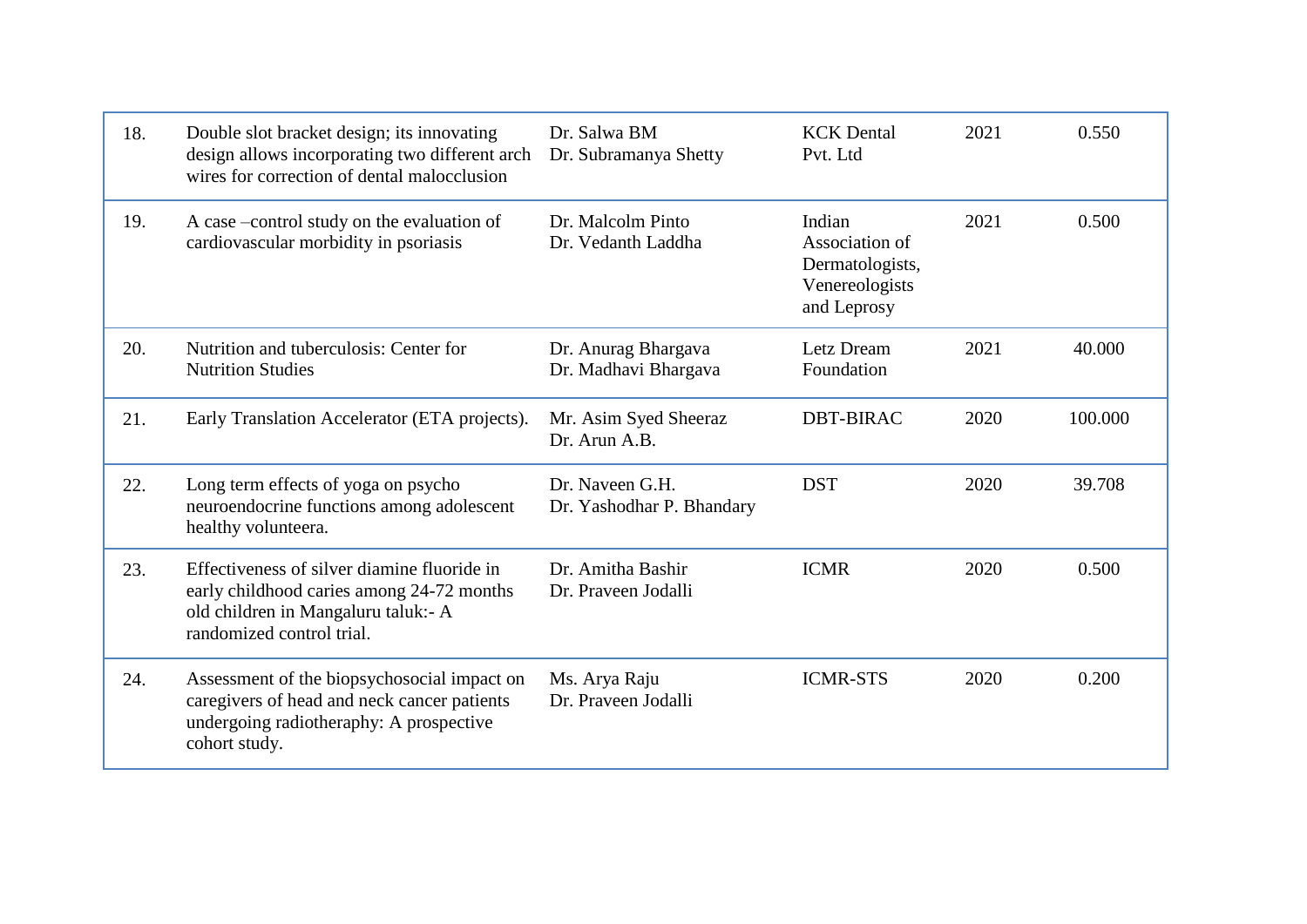| 25. | Treatment of Radiation-induced stomatitis in<br>patients with head and neck cancer using<br>honey as a mouthwash.                                                                         | Ms. TD Jeevika<br>Dr. Hasan Sarfaraz                          | <b>ICMR-STS</b>                                                                   | 2020 | 0.200  |
|-----|-------------------------------------------------------------------------------------------------------------------------------------------------------------------------------------------|---------------------------------------------------------------|-----------------------------------------------------------------------------------|------|--------|
| 26. | Biomarker discovery in seronegative<br>Neuromyelitis Optica (NMO).                                                                                                                        | Dr. Keshava Prasad T.S.                                       | <b>ICMR</b>                                                                       | 2020 | 14.378 |
| 27. | Understanding the clomiphene citrate-induced<br>changes in secretary epithelial cells of human<br>fallopian tube.                                                                         | Dr. Keshava Prasad T. S.                                      | <b>ICMR</b>                                                                       | 2020 | 38.601 |
| 28. | Effect of corticosteroids in the<br>pathophysiology of dermatophytosis and<br>antifungal susceptibility testing of isolates<br>from patients with steroid modified tinea.                 | Dr. Manjunath Shenoy M.                                       | Indian<br>Association of<br>Dermatologists,<br>Venereologists<br>and Leprologists | 2020 | 6.72   |
| 29. | Early Translation Accelerator (ETA projects).                                                                                                                                             | Mr. Asim Syed Sheeraz<br>Dr. Arun A.B.                        | <b>DBT-BIRAC</b>                                                                  | 2020 | 10.000 |
| 30. | Design and fabrication of micro fluidic<br>PDMS - Paper chip for early detection of<br>neonatal sepsis.                                                                                   | Dr. Rajesh P. Shastry<br>Dr. K. Sudhakaraprasad<br>Dr. Mithun | DST-SYST                                                                          | 2020 | 28.479 |
| 31. | A study on the role of steridiogenesis<br>activating transcription factor 3 in the<br>development of hypospadias on made mice<br>induced by finasteride-a randomized<br>controlled trial. | Dr. Bindu Suma Shekhar<br>Dr. Yashodhar P. Bhandary           | <b>ICMR</b>                                                                       | 2020 | 11.555 |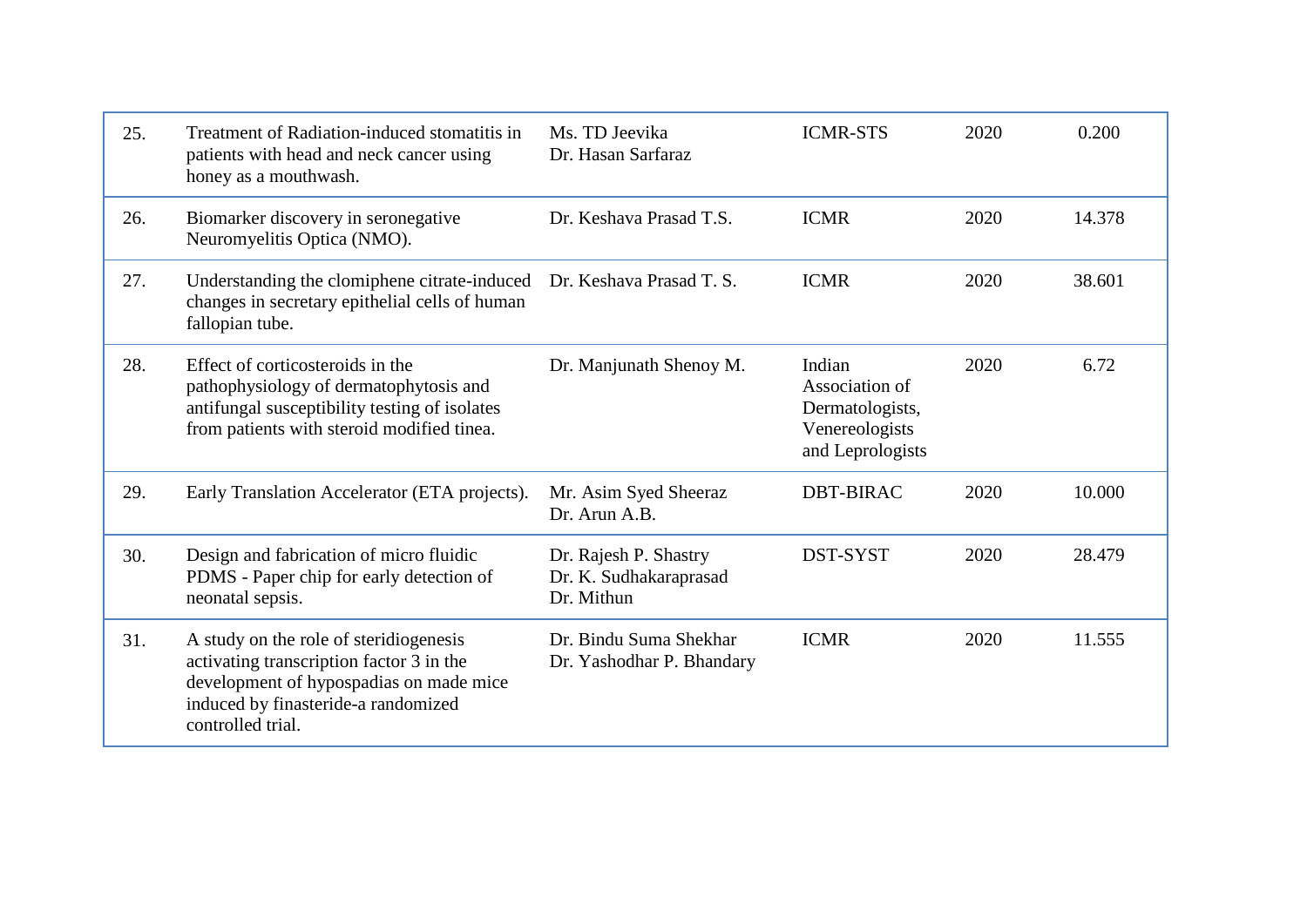| 32. | Identification of the molecular mechanism of<br>degenerative disc disease using high-<br>resolution mass spectrometry.                                                                                                                                                                                | Dr. Janardhana Aithala P.<br>Dr. Prashant Kumar Modi               | <b>ICMR</b>  | 2020 | 34.974  |
|-----|-------------------------------------------------------------------------------------------------------------------------------------------------------------------------------------------------------------------------------------------------------------------------------------------------------|--------------------------------------------------------------------|--------------|------|---------|
| 33. | Molecular changes/damages, in the ocular<br>surface associated stem cell populations, in<br>response to, acute exposures to ultraviolet<br>radiation (UVR) dose ranges and<br>amelioration using novel Epigallocatechin<br>gallate (EGCG) analogues from marine<br>sources: an <i>in vitro</i> study. | Dr. Bipasha Bose<br>Dr. Kajal Chakraborty<br>Dr. Sudheer Shenoy P. | <b>ICMR</b>  | 2020 | 37.970  |
| 34. | Skill development in mass spectrometry –<br>based metobomics technologies.                                                                                                                                                                                                                            | Dr. Keshava Prasad T.S.                                            | <b>DBT</b>   | 2020 | 200.000 |
| 35. | Indications and cost of care of caesarean<br>section among mothers residing in two<br>selected primary health centre areas of<br>Dakshina Kannada, Karnataka-A community-<br>based cross-sectional study.                                                                                             | Dr. Basma Reem Ameer<br>Dr. Abhay Subhashrao Nirgude               | <b>ICMR</b>  | 2020 | 0.500   |
| 36. | Comparative study of nutritional status<br>including body composition and immune<br>function in adult patients with pulmonary<br>tuberculosis $&$ extra pulmonary tuberculosis.                                                                                                                       | Dr. Mohammed Shin                                                  | <b>RNTCP</b> | 2020 | 0.300   |
| 37. | Implementation status of screening for DM<br>patients with TB in programmatic setting: A<br>mixed method study in Dakshina Kannada<br>district, Karnataka.                                                                                                                                            | Dr. Malavika Sachith                                               | <b>RNTCP</b> | 2020 | 0.300   |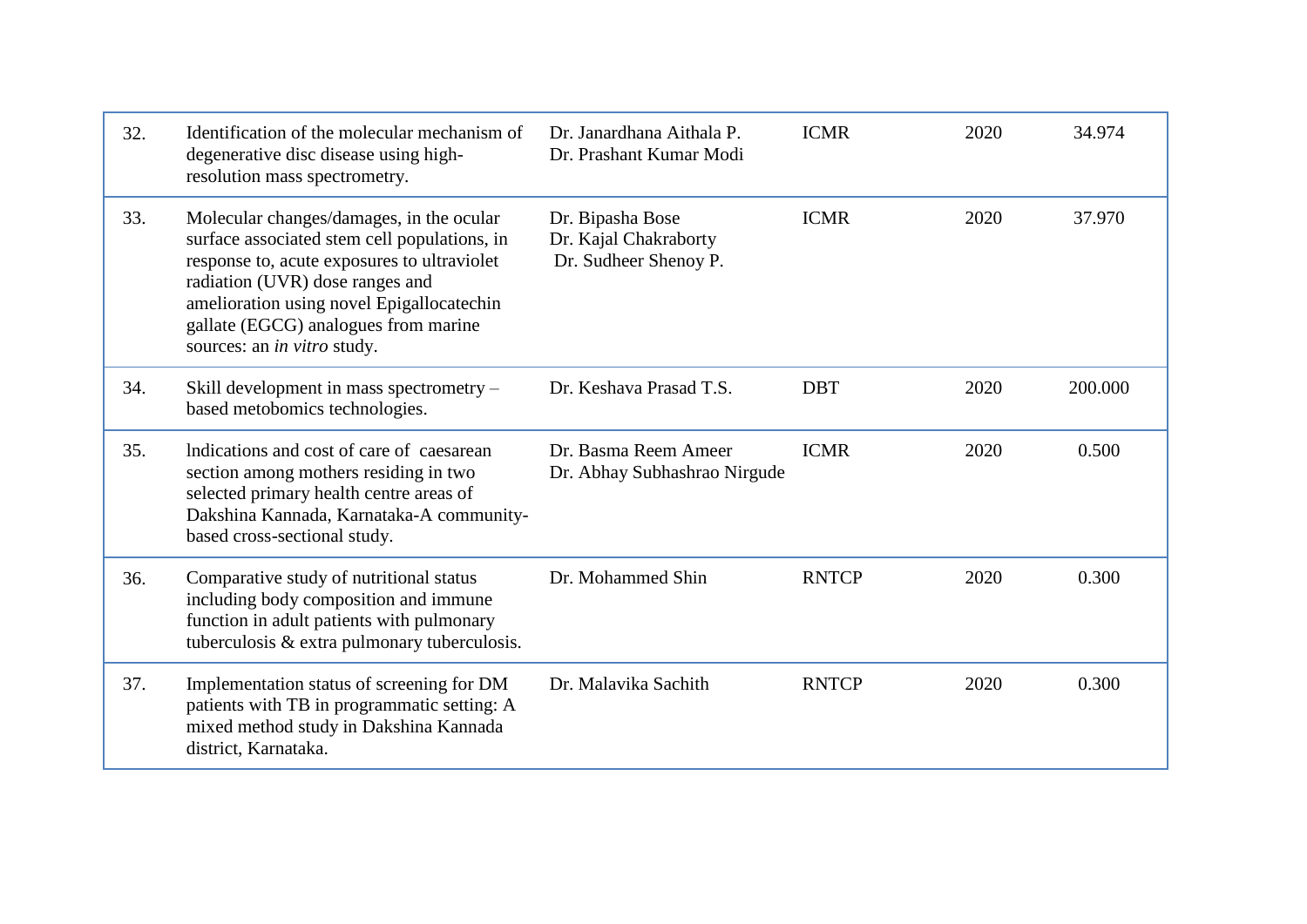| 38. | Infection control measures in households of<br>pulmonary tuberculosis patients enrolled<br>under Revised National Tuberculosis Control<br>Programme in Dakshina Kannada, Karnataka. | Dr. Muhammed Sali K.K.                                | <b>RNTCP</b>                                                               | 2020 | 0.300   |
|-----|-------------------------------------------------------------------------------------------------------------------------------------------------------------------------------------|-------------------------------------------------------|----------------------------------------------------------------------------|------|---------|
| 39. | Designing and validation of paper based<br>colorametric nano biochip for Parkinsons<br>disease diagnosis.                                                                           | Dr. K. Sudhakara Prasad                               | <b>ICMR</b>                                                                | 2020 | 4.226   |
| 40. | To establish an IT platform for Health and<br>Demographic Surveillance System (Kutumba<br>Aarogya Sarvekshana Hagu Rakshana<br>Yojane).                                             | Dr. Abhay Nirgude                                     | Samanyay<br>Research and<br>Development<br>Foundation,<br>Bengaluru, India | 2020 | 19.278  |
| 41. | Establishment of SPARSH centre in a<br>hospital centric incubator ecosystem.                                                                                                        | Mr. Asim Syed Sheeraz<br>Dr. Arun A.B.                | <b>DBT - BIRAC</b>                                                         | 2019 | 200.000 |
| 42. | Development towards early detection of<br>cervical cancer.                                                                                                                          | Dr. Shankar Prasad Das                                | <b>ICMR</b>                                                                | 2019 | 6.179   |
| 43. | Establishment of Med Tech design and Rapid<br>prototyping Facility.                                                                                                                 | Dr. Akhter Hussain<br>Dr. Arun A.B.<br>Dr. Rekha P.D. | <b>DBT - BIRAC</b>                                                         | 2019 | 457.850 |
| 44. | A study to assess the salivary cortisol level as<br>a stress marker in patients with anterior<br>missing teeth-An in-vivo study.                                                    | MS. Hisana Shahla<br>Dr. Fahad Mohammed               | <b>ICMR-STS</b>                                                            | 2019 | 0.200   |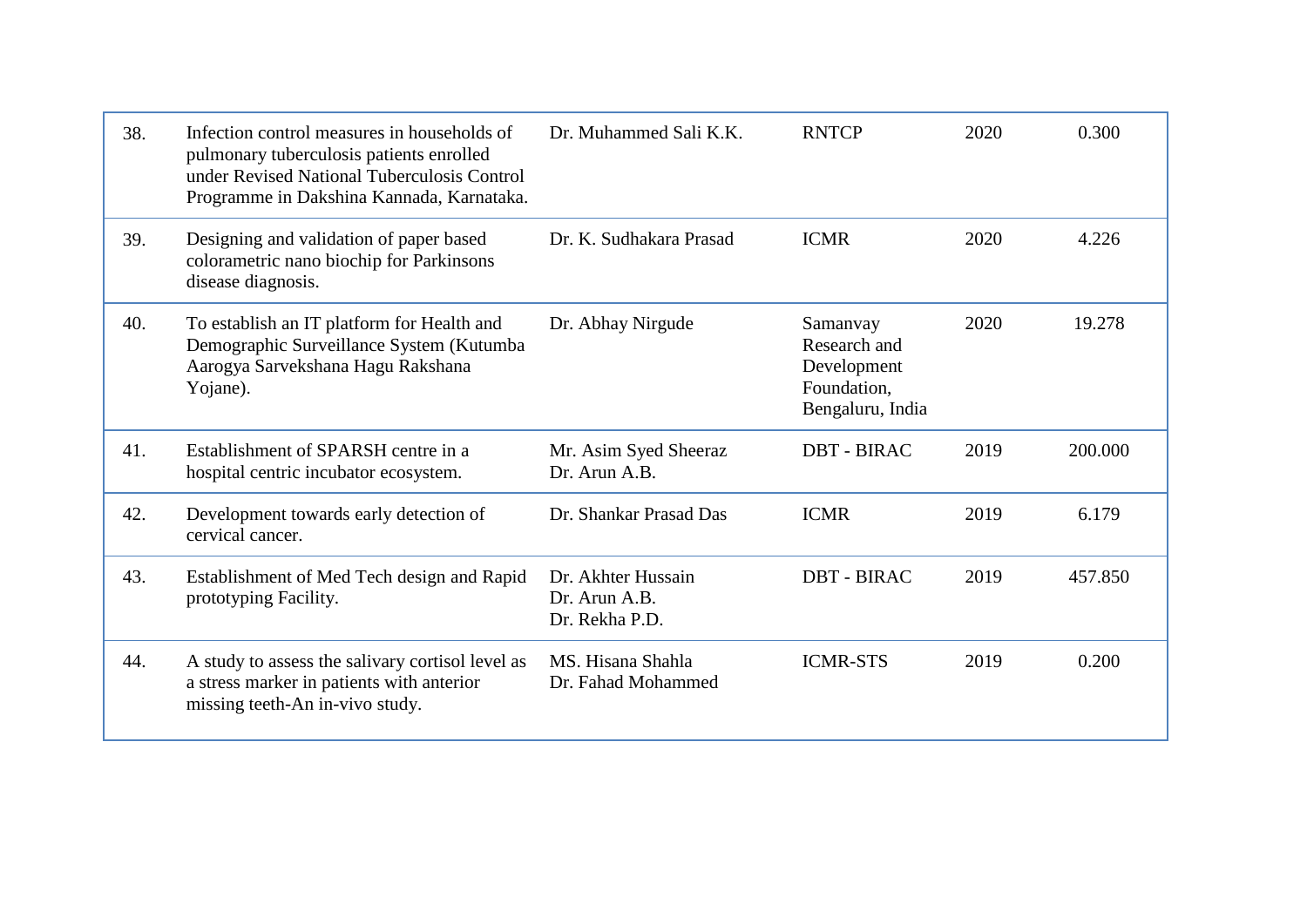| 45. | Microbial Identification and surface<br>distribution on dental light curing units: A<br>cross-sectional study.                              | Ms. Sahana<br>Dr. Karkala Syed Suhaim      | <b>ICMR-STS</b>  | 2019 | 0.200  |
|-----|---------------------------------------------------------------------------------------------------------------------------------------------|--------------------------------------------|------------------|------|--------|
| 46. | Comparative evaluation of silk suture material<br>and betadine impregnated suture materials in<br>oral cavity: a microbiological study.     | Ms. Lubma Layeequa<br>Dr. Joyce Sequera    | <b>ICMR-STS</b>  | 2019 | 0.200  |
| 47. | Is Oral hygiene a reliable predictor of<br>mucositis for patients with head and neck<br>cancer?                                             | Mr. Varun B Nair<br>Dr. Laxminarayan Sonde | <b>ICMR-STS</b>  | 2019 | 0.200  |
| 48. | The Save Appliance-An Innovative Device<br>for Correcting Skeletal Class III<br>Malocclusion.                                               | Dr. Sandeep Shetty                         | <b>DBT-BIRAC</b> | 2019 | 49.060 |
| 49. | Modulation of quorum sensing in selected<br>gram - negative pathogenic bacteria using<br>novel molecules.                                   | Dr. Rekha P.D.                             | <b>ICMR</b>      | 2019 | 9.738  |
| 50. | A study on radio sensitization properties of<br>natural compound against cancer cells.                                                      | Dr. Divya Lakshmanan M.                    | <b>ICMR</b>      | 2019 | 15.001 |
| 51. | Stimuli - responsive, tannic acid releasing<br>biodegradable polymer hydrogels for chronic<br>wound healing.                                | Dr. Renjith P. Johnson                     | <b>ICMR</b>      | 2019 | 10.144 |
| 52. | Evaluation of spatio temporal influences of<br>interleukin-1 family cytokine: interleukin - 33<br>on cellular signal transduction pathways. | Dr. Sneha M. Pinto                         | <b>ICMR</b>      | 2019 | 15.216 |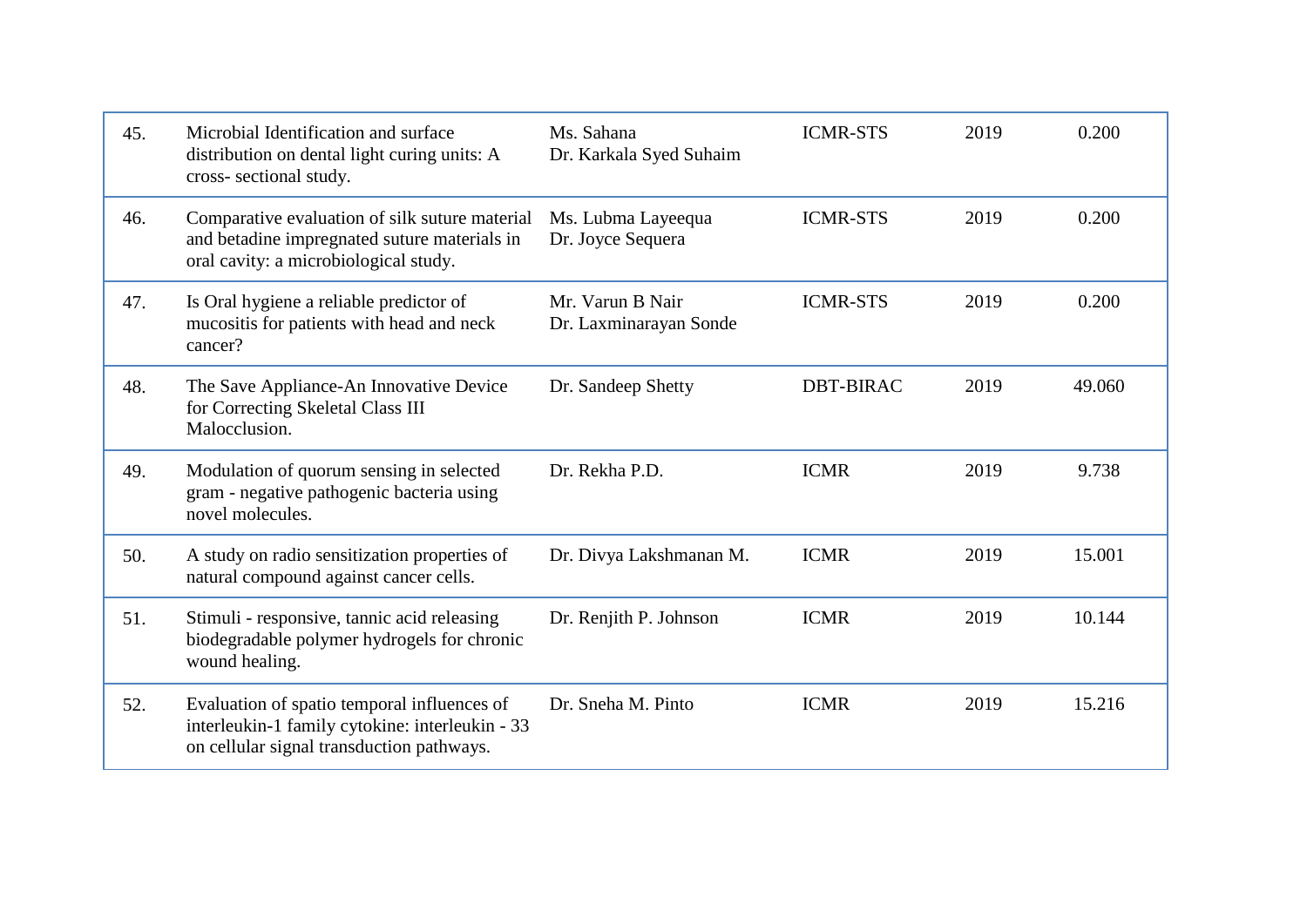| 53. | Analysis of total leucocyte and different<br>count, C-reactive protein, ultrasound picture<br>as differentiating predictors of acute and<br>chronic histopathologically proven<br>appendicitis. | Mr. Sheik Arshad Ali<br>Dr. Anuradha Calicut Kini Rao       | <b>ICMR-STS</b> | 2019 | 0.100 |
|-----|-------------------------------------------------------------------------------------------------------------------------------------------------------------------------------------------------|-------------------------------------------------------------|-----------------|------|-------|
| 54. | Influence of lifestyle stressors, menstrual,<br>obstetric pattern and cardio metabolic risk<br>factors on young female patients with<br>abnormal uterine bleeding.                              | Ms. Manasvi Tyagi<br>Dr. Grrishma B.                        | <b>ICMR-STS</b> | 2019 | 0.100 |
| 55. | Influence of socio-demographic, lifestyle,<br>menstrual and cardio metabolic risk factors on<br>anemic female patients of reproductive age<br>group.                                            | Ms. Varsha Rao<br>Dr. Kapana Balasubramaniyam               | <b>ICMR-STS</b> | 2019 | 0.100 |
| 56. | Pathways of care among presumptive<br>pulmonary tuberculosis patients: A cross-<br>sectional study from a tertiary care teaching<br>hospital of coastal Karnataka.                              | Ms. Rakshitha Raghavendra<br>Kadambettu<br>Dr. Akshaya K.M. | <b>ICMR-STS</b> | 2019 | 0.100 |
| 57. | Explanatory models of depression in a rural<br>community of coastal Karnataka.                                                                                                                  | Ms. Sameeksha S. Hegde<br>Dr. Ravichandra Karkal            | <b>ICMR-STS</b> | 2019 | 0.100 |
| 58. | Assessment of nutritional status and cognitive<br>function among the elderly population in a<br>rural area of Dakshina Kannada district,<br>Karnataka.                                          | Ms. Javeria Ruksar<br>Dr. Poonam R. Naik                    | <b>ICMR-STS</b> | 2019 | 0.100 |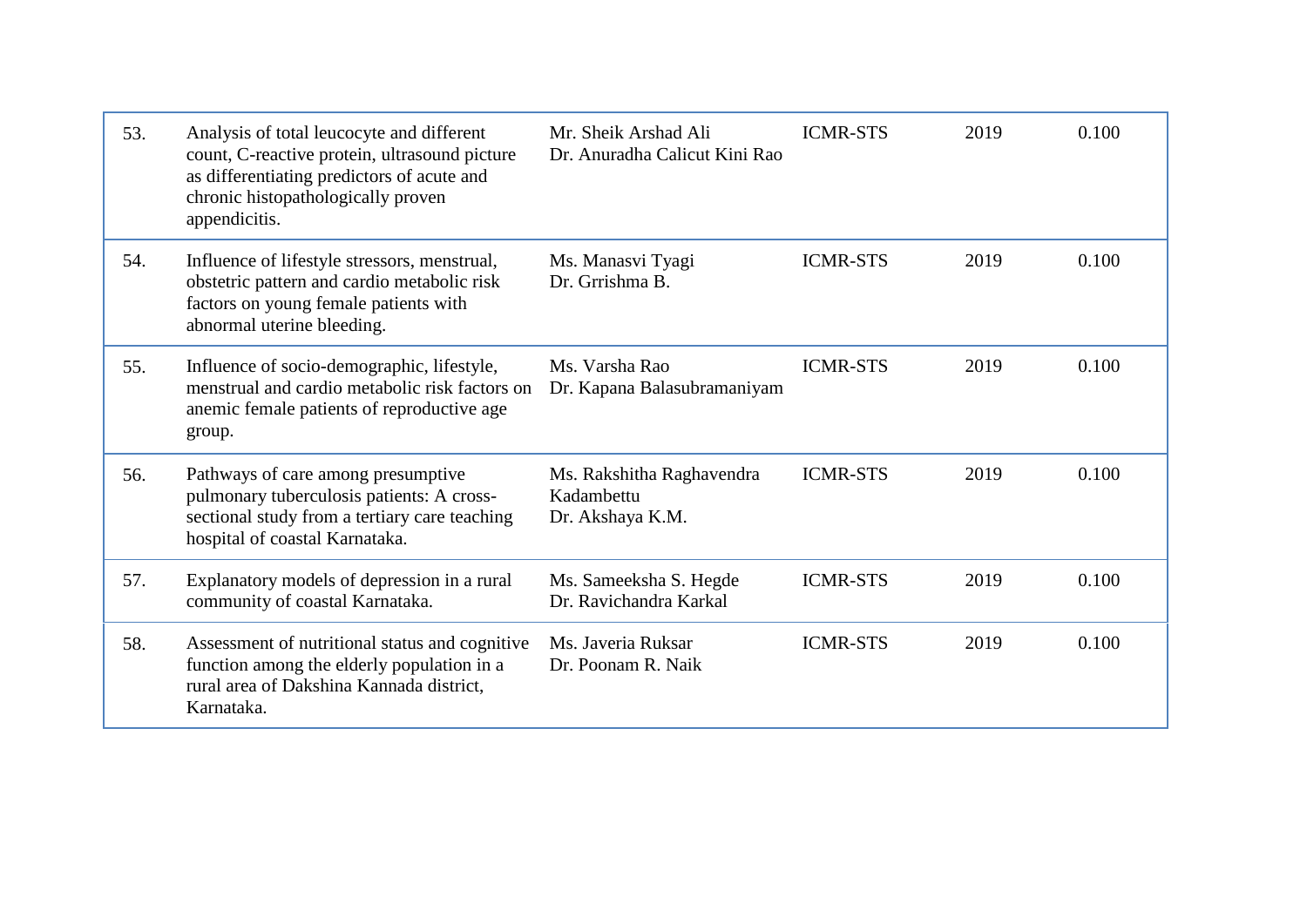| 59. | In vitro evaluation nitrofurantoin sensitivity<br>among multidrug resistant bacteria causing<br>community acquired urinary tract infections:<br>An economic therapeutic option. | Ms. Annapoorna Vinod<br>Dr. Rouchellle C.Tellis                   | <b>ICMR-STS</b>                                                          | 2019 | 0.100  |
|-----|---------------------------------------------------------------------------------------------------------------------------------------------------------------------------------|-------------------------------------------------------------------|--------------------------------------------------------------------------|------|--------|
| 60. | A study on barriers of communication in<br>undergraduate medical education from<br>student's perspective.                                                                       | Mr. Nandakishore Bommeri<br>Dr. Imaad Mohammed Ismail             | <b>ICMR-STS</b>                                                          | 2019 | 0.100  |
| 61. | Effectiveness of silver diamine fluoride in<br>early childhood caries among 24-72 months<br>old children in Mangaluru taluk: a<br>randomized controlled trial.                  | Dr. Amitha Basheer N.                                             | Biodinâmica<br>Química e<br>Farmacêutica<br>Ltda, Multi<br><b>Brasil</b> | 2019 | 14.238 |
| 62. | Precise & accurate examination of Bacterial<br>Lithoganic Urine Biomarkers (BaLUB) for<br>kidney stone disease.                                                                 | Dr. Mangesh V. Suryavamshi<br>Dr. Rekha P.D.                      | <b>DST-NPDF</b>                                                          | 2019 | 21.312 |
| 63. | Development of thermo responsive polymer<br>nanogels for sustained release of<br>Bevacizumab towards efficient treatment of<br>diabetic macular edema.                          | Dr. Renjith P. Johnson<br>Dr. Ashwini Prabhu<br>Dr. Divya Lakshmi | <b>DST-SERB</b>                                                          | 2019 | 38.787 |
| 64. | Influence of vitamin D on early cell-fate<br>decision of human Pluripotent Stem Cells.                                                                                          | Dr. Raghu Bhushan                                                 | <b>DBT</b>                                                               | 2019 |        |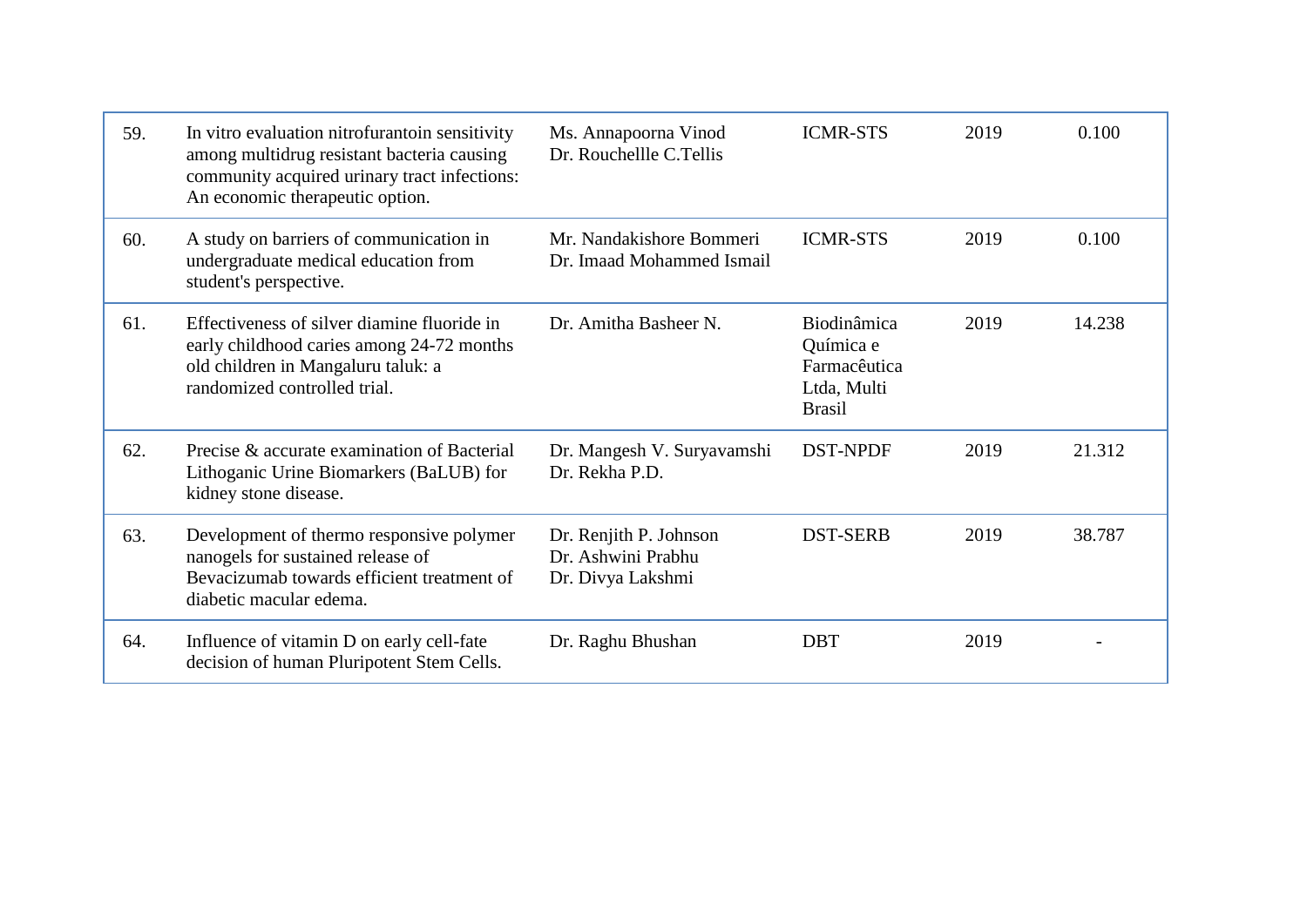| 65. | The RATIONS (Reducing Activation of<br>Tuberculosis by Improvement of Nutritional<br>Status) study: A Cluster randomized trial of<br>nutritional support (food rations) to reduce<br>TB incidence in household contacts of<br>patients with smear positive pulmonary<br>tuberculosis in communities with a high<br>prevalence of under nutrition. | Dr. Anurag Bhargava                     | <b>ICMR</b>     | 2019 | 429.187 |
|-----|---------------------------------------------------------------------------------------------------------------------------------------------------------------------------------------------------------------------------------------------------------------------------------------------------------------------------------------------------|-----------------------------------------|-----------------|------|---------|
| 66. | Carbon nanodots caged nano-gel for<br>therapeutic drug delivery of latanoprost for<br>glaucoma management.                                                                                                                                                                                                                                        | Dr. K. Sudhakaraprasad<br>Dr. Rashmi S. | <b>DST-SERB</b> | 2019 | 37.691  |
| 67. | Enablers & challenges in implementation of<br>cash incentives to treatment supporters of<br>patients with Tuberculosis: A mixed methods<br>study from Dakshina Kannada, Karnataka,<br>India.                                                                                                                                                      | Dr. Poonam R. Naik                      | <b>RNTCP</b>    | 2019 | 1.780   |
| 68. | Evaluation of infra-orbital nerve recovery and<br>its effect on quality of life following open<br>reduction and internal fixation of zygomatico-<br>maxillary complex fracture.                                                                                                                                                                   | Dr. Husain Mohammed<br>Dhabaria         | <b>ICMR</b>     | 2019 | 0.500   |
| 69. | Study of the effect of medicinal plant extracts<br>with antioxidant and anti-inflammatory<br>property against induced stimuli against<br>corneal epithelial cells.                                                                                                                                                                                | D. Cynthia Arunachalam                  | <b>ICMR</b>     | 2019 | 7.608   |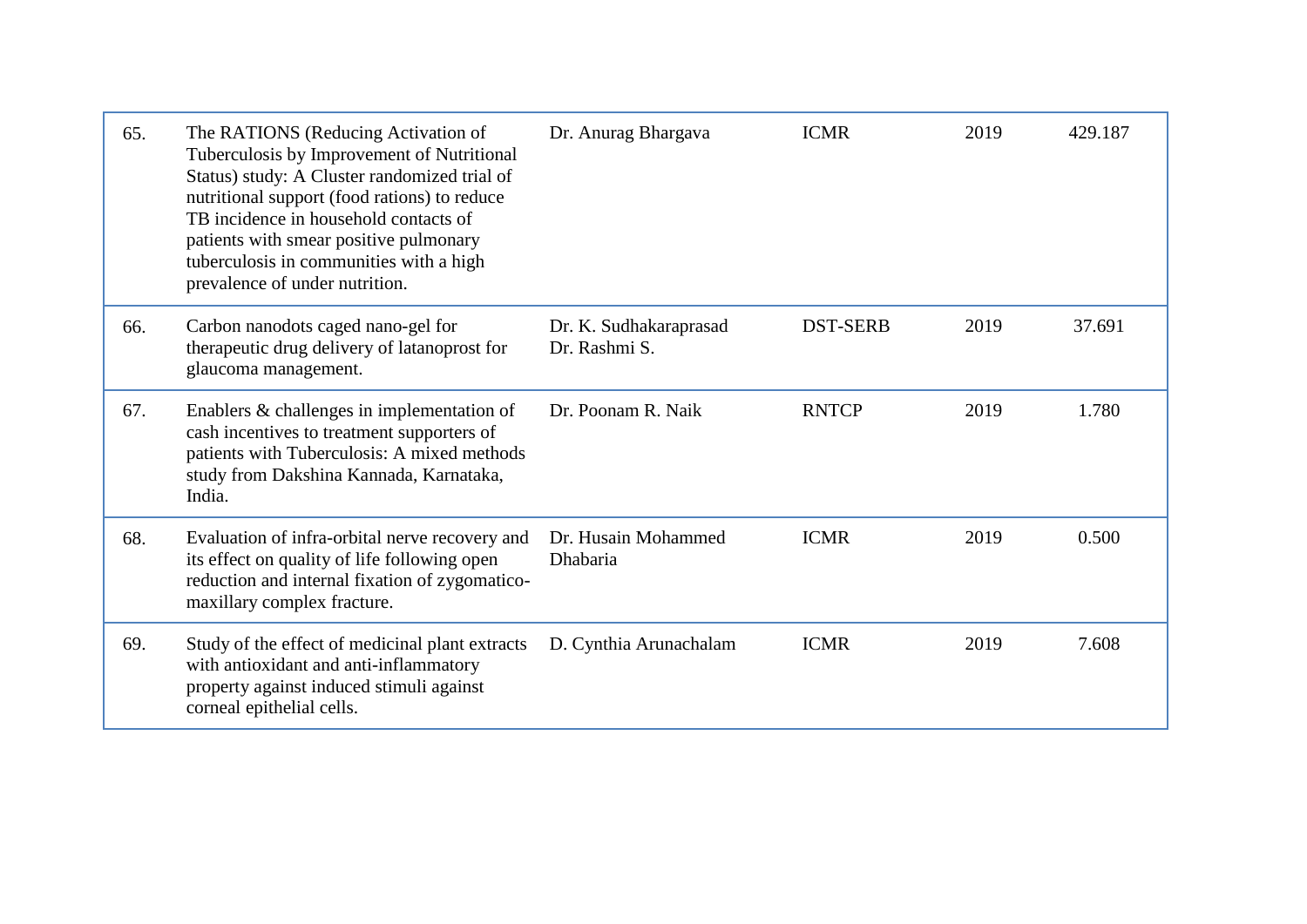| 70. | Identification of blood and urinary markers to<br>predict severity of neonatal asphyxia using<br>high resolution mass spectrometry.                                                                        | Dr. Arun A.B.        | <b>ICMR</b>                                                                                                                                        | 2019 | 9.298  |
|-----|------------------------------------------------------------------------------------------------------------------------------------------------------------------------------------------------------------|----------------------|----------------------------------------------------------------------------------------------------------------------------------------------------|------|--------|
| 71. | Dynamics of biofilm formation and virulence<br>factors in urinary catheter<br>associated Pseudomonas aeruginosa strains.                                                                                   | Dr. Rekha P.D.       | <b>ICMR</b>                                                                                                                                        | 2019 | 4.232  |
| 72. | Point of care testing platform for early<br>diagnosis of Leptospirosis.                                                                                                                                    | Dr. Arun A.B.        | <b>ICMR</b>                                                                                                                                        | 2019 | 4.226  |
| 73. | Profile of adverse drug reactions and<br>treatment outcomes among new and<br>retreatment pulmonary tuberculosis patients<br>in Dakshina Kannada district, Karnataka.                                       | Dr. Subhashree Nandy | <b>RNTCP</b>                                                                                                                                       | 2019 | 0.300  |
| 74. | Research and capacity building in nutrition<br>programme through technical documentation<br>on analysis of malnutrition status of<br>adolescents and a short course on nutrition<br>assessment techniques. | Dr. Madhavi Bhargava | <b>United Nations</b><br><b>Childrens Fund</b><br>(UNICEF), New<br>York                                                                            | 2019 | 7.276  |
| 75. | Tackling the two greatest obstacles to<br>tuberculosis elimination: treatment of latent<br>infection and drug resistance.                                                                                  | Dr. Anurag Bhargava  | Canadian<br>Institute of<br><b>Health Research</b><br>$(CIHR)$ /<br>Research<br><b>Institute: McGill</b><br>University<br>Health Centre,<br>Quebec | 2019 | 25.935 |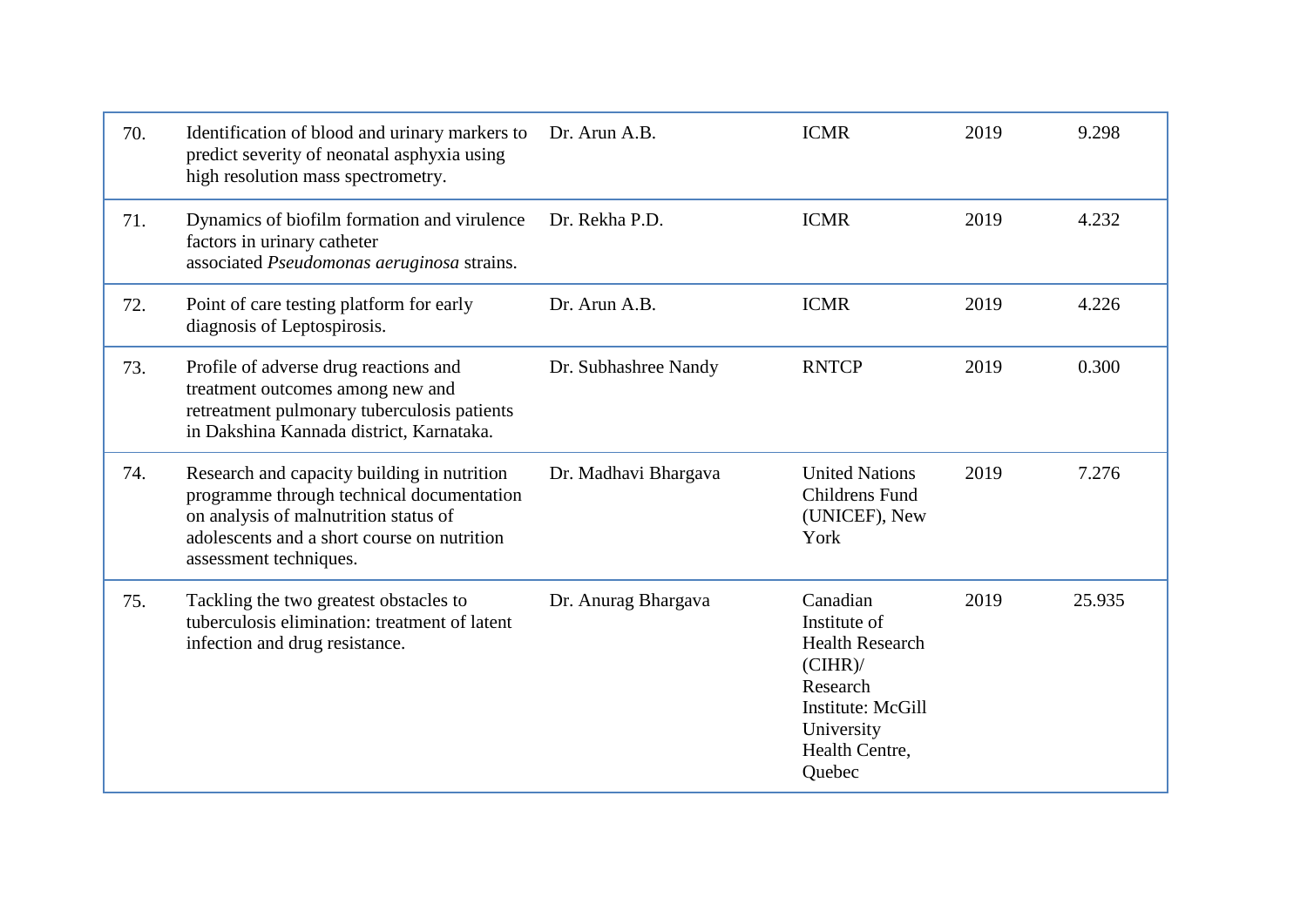| 76. | Influence of the use of onetime definitive<br>abutment and the conventional 2-stage<br>implant connection protocols on the<br>stability of the peri-implant hard/soft tissues. | Dr. Mohammed Hasan<br>Sarfaraz                       | Nobel Biocare,<br>Kloten<br>Switzerland               | 2019 | 12.312 |
|-----|--------------------------------------------------------------------------------------------------------------------------------------------------------------------------------|------------------------------------------------------|-------------------------------------------------------|------|--------|
| 77. | Systematic reviews & drug resistance<br>analysis.                                                                                                                              | Dr. Vijayalaxmi Mogasale                             | International<br>Vaccine<br>Institute, South<br>Korea | 2019 | 5.590  |
| 78. | A comparative evaluation of the peri implant<br>tissue response to PEEK based (Bio HPP) and<br>to titanium implant abutment: a randomized<br>clinical trial.                   | Dr. Mohammed Hasan<br>Sarfaraz                       | <b>Bredent Group</b><br>India Pvt. Ltd                | 2019 | 12.822 |
| 79. | Enhancing knowledge and skills of NSS<br>programme officer to educate community on<br>prevention and control of common cancers.                                                | Dr. Vijayakumar<br>Dr. Ashwini Shetty                | Govt. of<br>Karnataka -<br><b>NSSC</b>                | 2018 | 38.750 |
| 80. | A multi-centric randomized controlled trial to<br>assess effectiveness of brief nursing<br>intervention for depression in pregnancy<br>$(BIND-P).$                             | Dr. Pracheth R.                                      | <b>ICMR</b>                                           | 2018 | 34.208 |
| 81. | Identification of serum based oral cancer<br>biomarkers in tobacco chewers.                                                                                                    | Ms. Varshasnata Mohanty<br>Dr. Yashwanth Subbannayya | <b>DST-WOSA</b>                                       | 2018 | 21.500 |
| 82. | Fucoidan beads containing hydroxyapatite<br>and graphene oxide for bone tissue repair and<br>regeneration.                                                                     | Dr. Jayachandran Venkatesan                          | <b>DST-TARE</b>                                       | 2018 | 18.30  |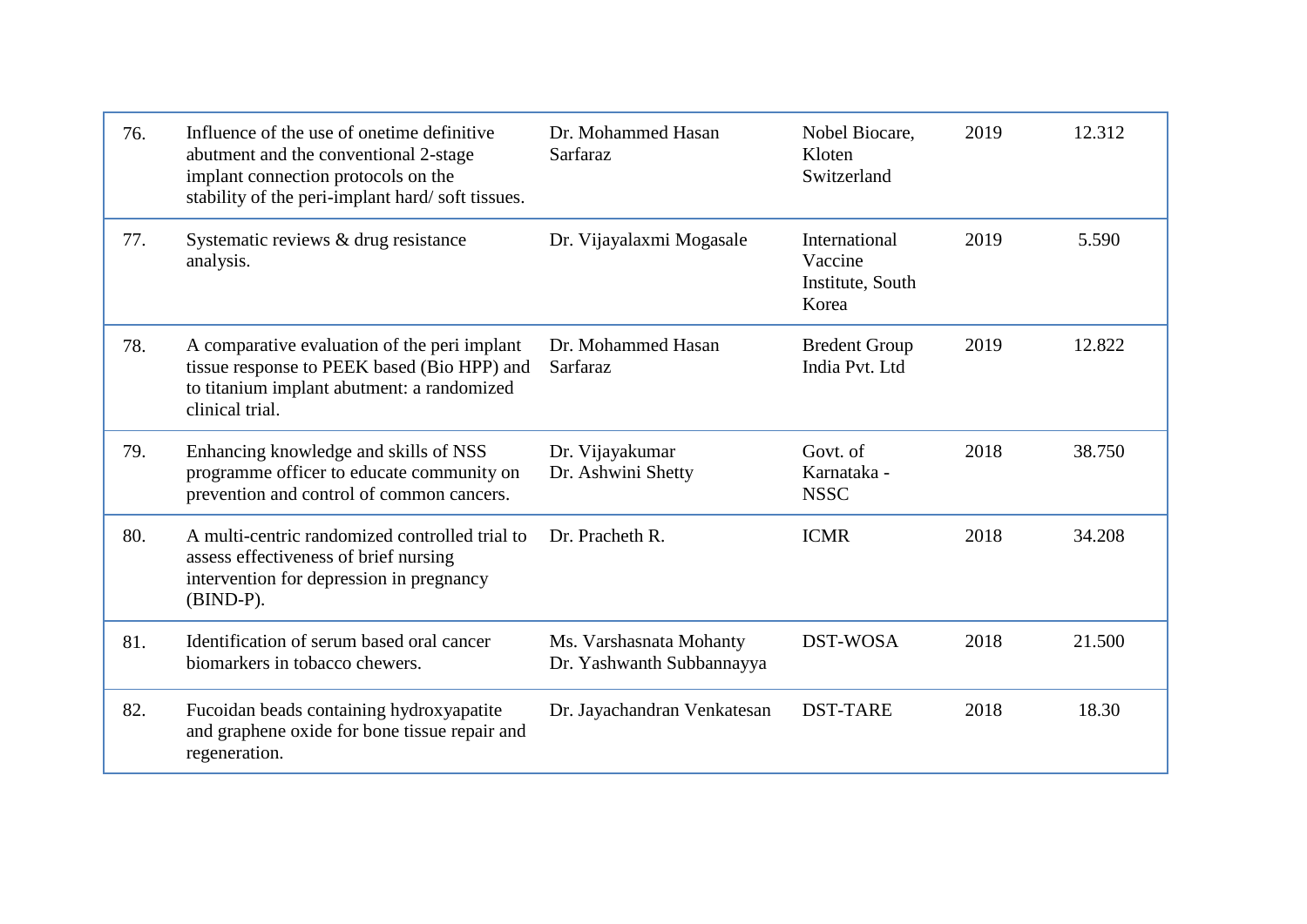| 83. | A novel therapeutic approach to treat myeloid<br>malignancies by manipulation of c-MPL<br>splicing.                                                                                      | Dr. Suparna Laha<br>Dr. Ramdas Naik    | <b>ICMR</b>     | 2018 | 23.245 |
|-----|------------------------------------------------------------------------------------------------------------------------------------------------------------------------------------------|----------------------------------------|-----------------|------|--------|
| 84. | Development of recycling approach for the<br>sustainable utilization of dental waste gypsum<br>to overcome environmental burden.                                                         | Prof. Jayaprakash K.                   | <b>VGST</b>     | 2018 | 5.000  |
| 85. | Characterization of signalling mechanisms of<br>neuroprotection conferred by Brahmi (Bacopa<br>monnieri) in Alzheimer's disease.                                                         | Dr. Yashwanth Subbannayya              | <b>ICMR</b>     | 2018 | 7.398  |
| 86. | Skeletal muscle fluorosis: effects of fluoride<br>on skeletal muscle cells and its associated<br>mechanisms in vitro and in vivo studies.                                                | Dr. Sudheer Shenoy<br>Dr. Bipasha Bose | <b>DST-SERB</b> | 2018 | 31.116 |
| 87. | Differentiation of human pluripotent stem<br>cells into functional $\beta$ islets using bioactive<br>lipids.                                                                             | Dr. Bipasha Bose<br>Dr. Sudheer Shenoy | <b>DST-SERB</b> | 2018 | 53.116 |
| 88. | Are the patients with tuberculosis in Dakshina<br>Kannada district beneficiaries of the social<br>welfare measures of the government? An<br>operational research to facilitate linkages. | Dr. Akshaya K.M.                       | <b>RNTCP</b>    | 2018 | 1.960  |
| 89. | Implementation of airborne infection control<br>in anti-retroviral therapy centres of<br>Karnataka: a mixed methods operations<br>research.                                              | Dr. Pracheth R.                        | <b>RNTCP</b>    | 2018 | 1.950  |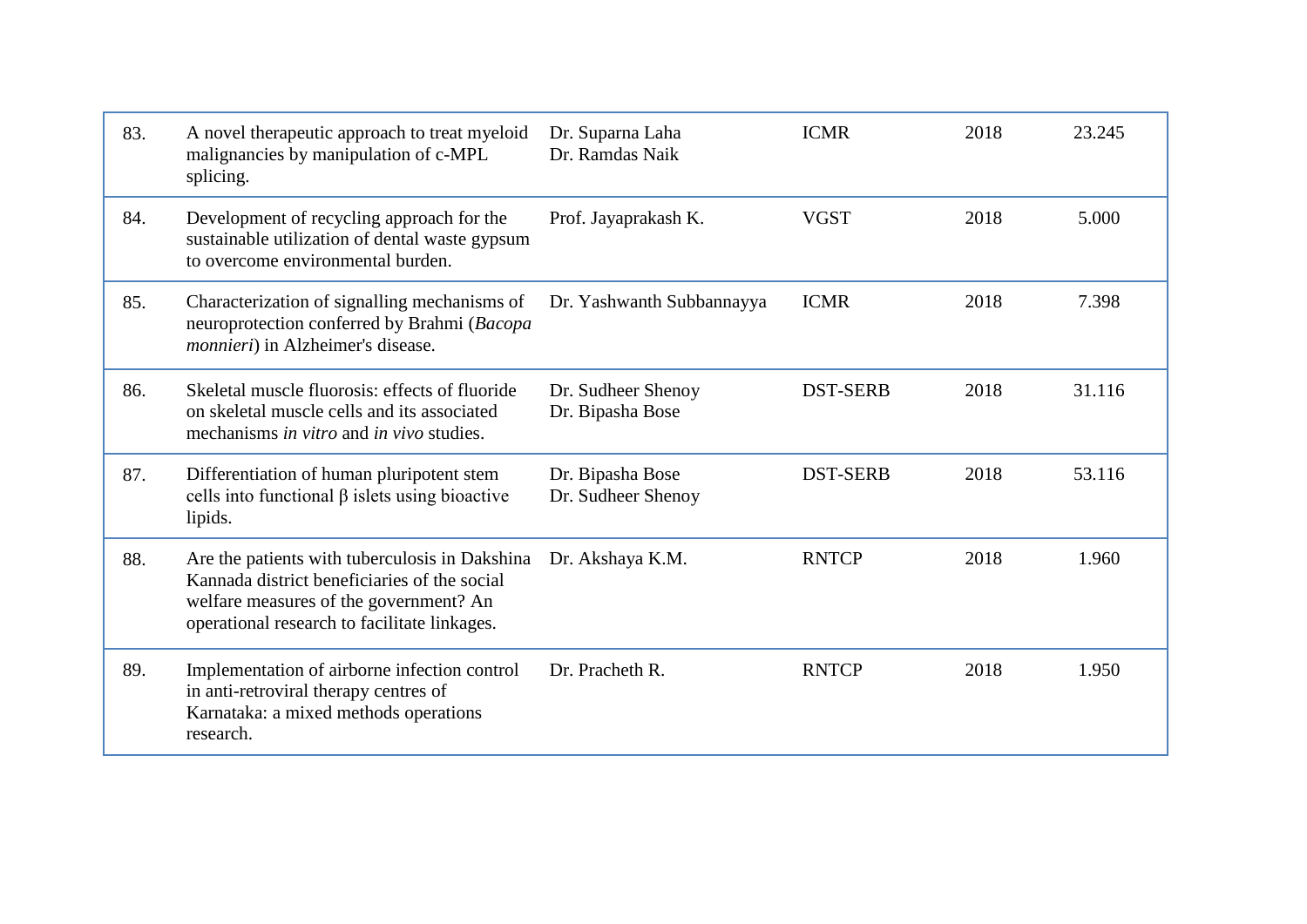| 90. | Salt reduction and low sodium salt<br>substitutes: Awareness among health<br>providers in Mangalore.                                                                                              | Ms. Afshaan Fathima K.<br>Dr. Madhavi Bhargava  | <b>ICMR-STS</b>                                                                         | 2018 | 0.100  |
|-----|---------------------------------------------------------------------------------------------------------------------------------------------------------------------------------------------------|-------------------------------------------------|-----------------------------------------------------------------------------------------|------|--------|
| 91. | Significance of lymphocytic infiltrate in the<br>development of hypothyroidism following<br>thyroidectomy for benign thyroid lesions.                                                             | Ms. Mandara T.P.<br>Dr. Prema Saldanha          | <b>ICMR-STS</b>                                                                         | 2018 | 0.100  |
| 92. | Influence of lifestyle stressors, menstrual<br>pattern and cardio metabolic risk factors on<br>young female patients with cholelithiasis.                                                         | Ms. Tubah Iqbal<br>Dr. Grrishma B.              | <b>ICMR-STS</b>                                                                         | 2018 | 0.100  |
| 93. | Out of pocket expenditure among diabetic<br>patients of a rural area of Dakshina Kannada<br>district.                                                                                             | Ms. Ashiqa Ayisha Farhana<br>Dr. Poonam R. Naik | <b>ICMR-STS</b>                                                                         | 2018 | 0.100  |
| 94. | Pretesting Maternal Nutrition Package under<br>Pradhan Mantri Surakshit Matritva Abhiyan<br>(PMSMA).                                                                                              | Dr. Madhavi Bhargava                            | <b>United Nations</b><br><b>Childrens Fund</b><br>(UNICEF), New<br>York                 | 2018 | 1.236  |
| 95. | Discovering new therapeutic targets and drugs Dr. T. S. Keshava Prasad<br>to combat AMR tuberculosis: proteomics<br>characterization and drug screening of<br>mycobacterium-infected macrophages. |                                                 | Norweigian<br>University of<br>Science,<br>Trondheim and<br>The Olav Thon<br>Foundation | 2018 | 57.893 |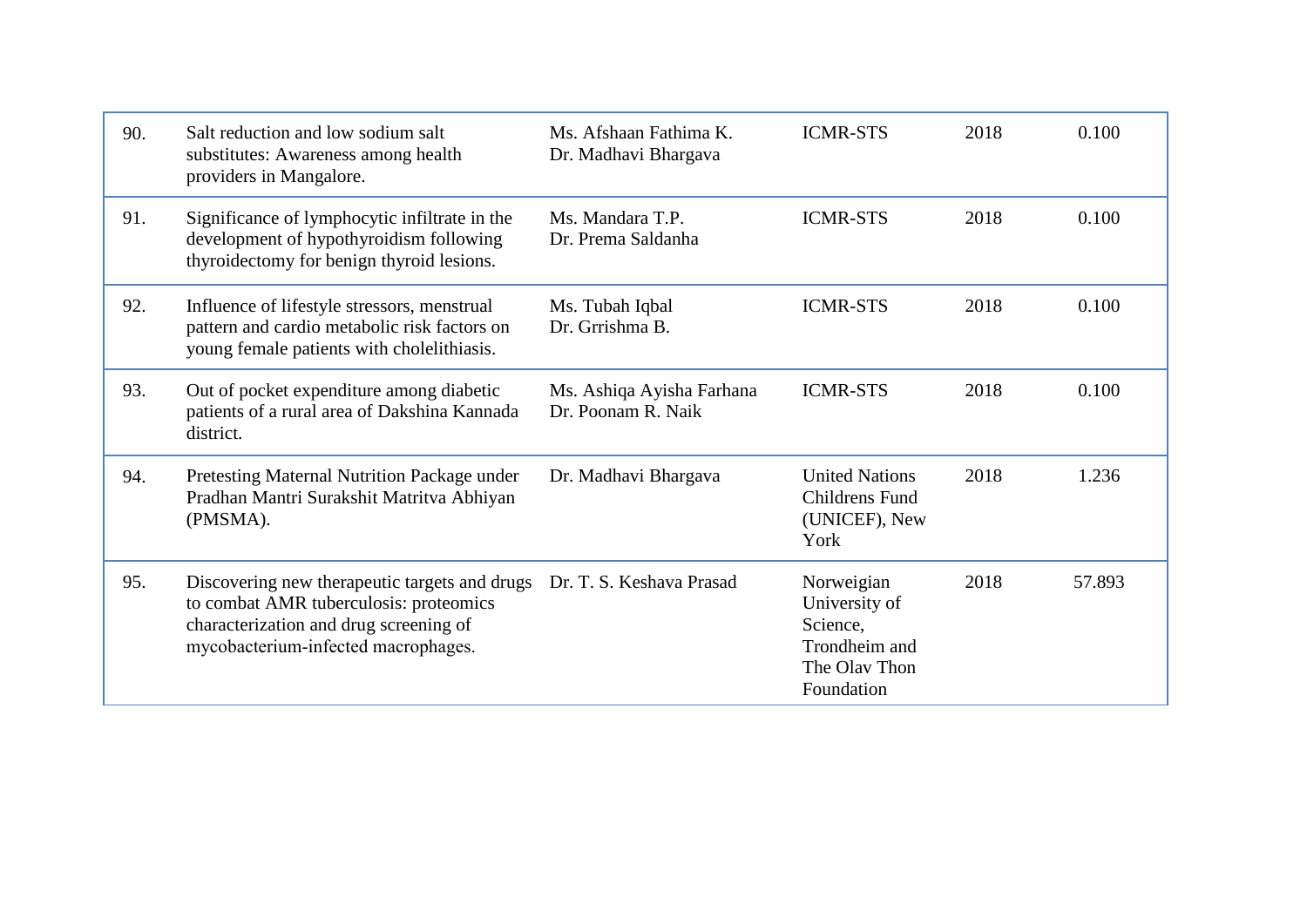| 96.  | Evaluation of cornea friendly phaco-tip<br>position during clear corneal<br>phacoemulsification cataract surgery: a<br>randomised, triple - blind, parallel group trial<br>of phacoemulsification with bevel- up versus<br>bevel-down. | Dr. Soujanya K.                                                     | Wellcome Trust/<br><b>DBT</b> India<br>Alliance | 2018 | 101.036 |
|------|----------------------------------------------------------------------------------------------------------------------------------------------------------------------------------------------------------------------------------------|---------------------------------------------------------------------|-------------------------------------------------|------|---------|
| 97.  | Fibrinolytic system and miR 200a in EMT<br>and pulmonary fibrosis.                                                                                                                                                                     | Dr. Yashodhar P. Bhandary<br>Dr. Rekha P.D.                         | <b>DBT</b>                                      | 2018 | 34.000  |
| 98.  | Therapeutic potential of curcumin in<br>regulation of IL-17A during acute lung injury<br>and fibrosis.                                                                                                                                 | Dr. Yashodhar P. Bhandary<br>Dr. Bipasha Bose<br>Dr. Sudheer Shenoy | <b>ICMR</b>                                     | 2018 | 7.877   |
| 99.  | Development and application of high<br>resolution genome conformation capture<br>technology to investigate genome architecture<br>in space and time.                                                                                   | Dr. Shyama Prasad Rao                                               | <b>DBT</b>                                      | 2018 | 17.080  |
| 100. | Development of a wound healing material<br>from the biopolymers produced by two novel<br>bacterial strains isolated from west coast of<br>India.                                                                                       | Dr. Rekha P.D.<br>Dr. Yashodhar P. Bhandary                         | <b>DBT</b>                                      | 2018 | 39.622  |
| 101. | Anti breast and colon cancer therapy via<br>modulation of cancer stem cells and its<br>associated mechanisms.                                                                                                                          | Dr. Bipasha Bose                                                    | <b>ICMR</b>                                     | 2018 | 14.320  |
| 102. | Proteogenomics pipeline to identify<br>potentially pathogenic functional variants by<br>integrating high-throughput cancer genomics<br>and proteomic datasets.                                                                         | Dr. Harsha Gowda                                                    | <b>ICMR</b>                                     | 2018 | 13.888  |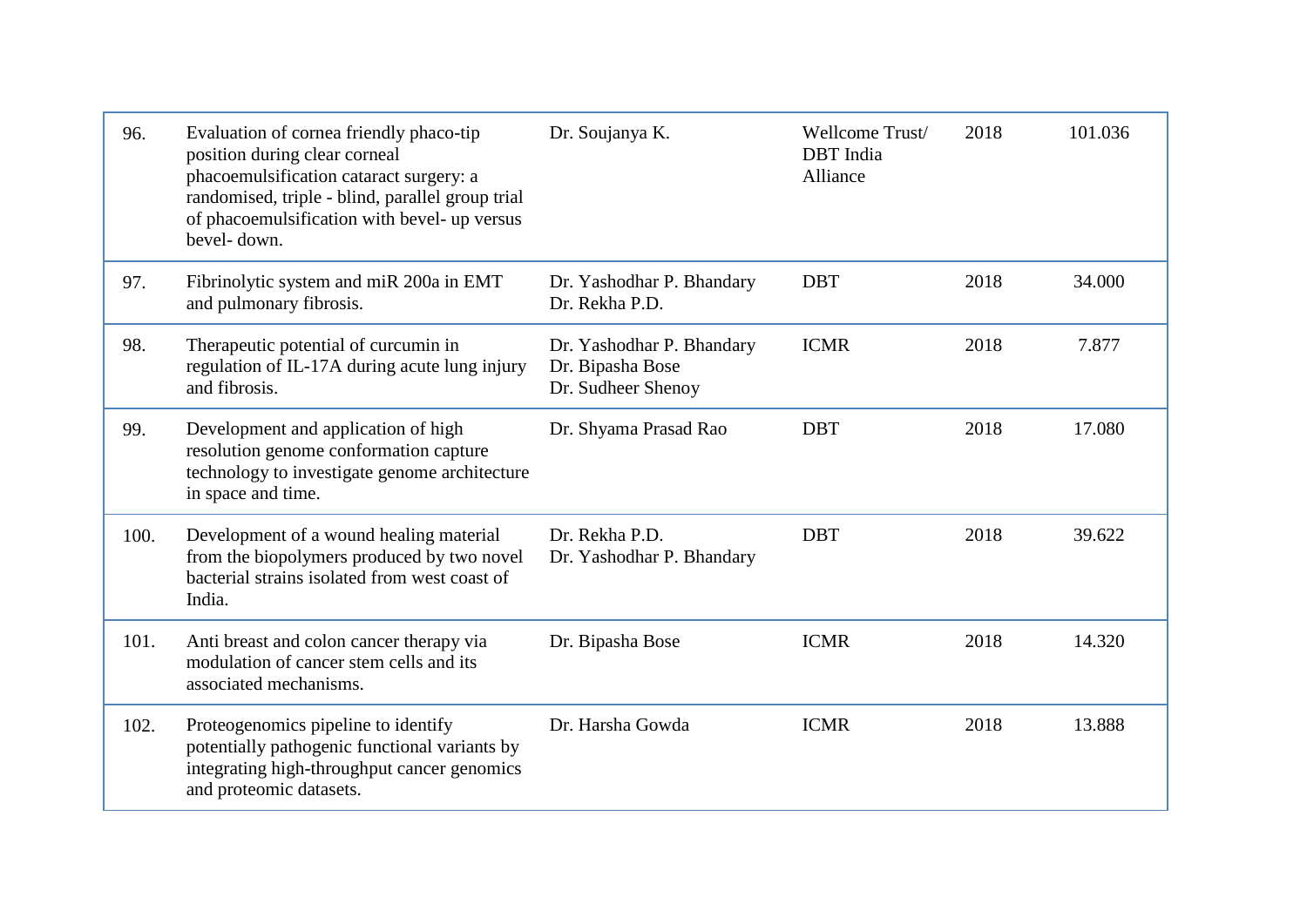| 103. | Comparative evaluation of vestibular incision<br>subperiosteal tunnel access (VISTA) with<br>platelet rich fibrin and connective tissue graft<br>in the management of multiple gingival<br>recession defects: A randomized split mouth<br>clinical study. | Dr. Jyosthna Madhurkar<br>Dr. Shashikant Hegde                                           | <b>ICMR</b>                                                      | 2018 | 0.500  |
|------|-----------------------------------------------------------------------------------------------------------------------------------------------------------------------------------------------------------------------------------------------------------|------------------------------------------------------------------------------------------|------------------------------------------------------------------|------|--------|
| 104. | Comparative evaluation of effect of silver<br>diamine fluoride and glass ionomer cement on<br>micro hardness of artificial caries lesion in<br>primary teeth - an <i>vitro</i> study.                                                                     | Dr. Sahanai Sunny<br>Dr. Sharan S. Sargod                                                | <b>ICMR</b>                                                      | 2018 | 0.500  |
| 105. | Study of association between valproic acid<br>levels, biotinidase activity and hair loss in<br>Indian population.                                                                                                                                         | Dr. Anil Kakunje<br>Dr. Ashwini Prabhu,<br>Ms. Sindhu Priya ES<br>Dr. Ravichandra Karkal | Indian<br>Association of<br>Private<br>Psychiatry,<br>Chandigarh | 2018 | 3.000  |
| 106. | A white paper on developing ethical<br>guidelines for Controlled Human Infection<br>Model (CHIM) studies for India.                                                                                                                                       | Dr. Vina Vaswani                                                                         | Wellcome Trust,<br><b>UK</b>                                     | 2018 | 6.999  |
| 107. | Development and investigation of adjuvant<br>therapeutic strategies for treating malignant<br>glioma by gamma radiation in combination<br>with angiogenesis inhibition.                                                                                   | Dr. Ashwini Prabhu<br>Dr. Kishore Kumar Keekan                                           | <b>BRNS</b>                                                      | 2017 | 24.759 |
| 108. | Studies on the role of curcumin in blocking<br>p53 in the reduction of severity of gamma<br>irradiation induced apoptosis of alveolar<br>epithelial cells.                                                                                                | Dr. Yashodhar P. Bhandary                                                                | <b>BRNS</b>                                                      | 2017 | 24.799 |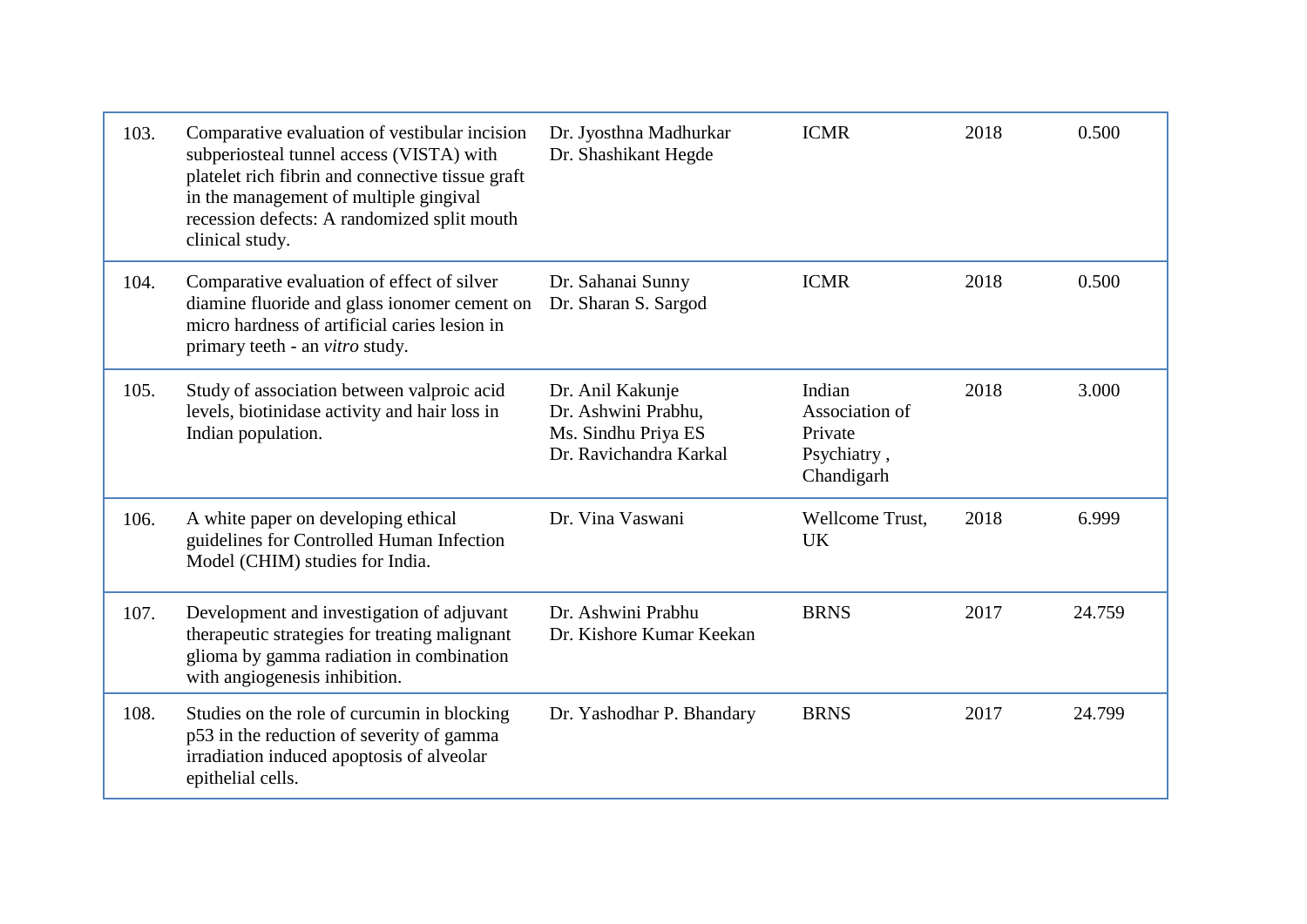| 109. | Design and fabrication of dual mode paper-<br>analytical-device for point of care diagnostics.                                                 | Dr. K. Sudhakara Prasad<br>Dr. Renjith P. Johnson | <b>DBT</b>      | 2017 | 29.610 |
|------|------------------------------------------------------------------------------------------------------------------------------------------------|---------------------------------------------------|-----------------|------|--------|
| 110. | Early detection of Leptospirosis using<br>immune carbon nanotubes.                                                                             | Dr. Arun A.B.                                     | <b>ICMR</b>     | 2017 | 27.253 |
| 111. | A study of physical, chemical and biological<br>characteristics of surface and ground water<br>from Deralakatte region in Dakshina<br>Kannada. | Dr. Bhagya B. Sharma                              | <b>VGST</b>     | 2017 | 5.000  |
| 112. | Effect of artesunate on alcohol withdrawal<br>induces anxiety in experimental animals.                                                         | Ms. Shafah Shamsuddin<br>Dr. Shyamjith Manikkoth  | <b>ICMR-STS</b> | 2017 | 0.100  |
| 113. | Evaluation of anti-depressant activity of<br>delichos biflorus methanolic seed extract in<br>albino mice.                                      | Mr. Abhilash Aditya<br>Dr. Prabhakar Adake        | <b>ICMR-STS</b> | 2017 | 0.100  |
| 114. | A study of antimicrobial resistance pattern in<br>biofilm producing ruopathogens in<br>catheterized patients in a tertiary-care<br>hospital.   | Ms. Tasmiya Katheeja<br>Dr. Neha V. Haswani       | <b>ICMR-STS</b> | 2017 | 0.100  |
| 115. | A hospital-based case-control study on risk<br>factors of breast cancer among patients of<br>coastal Karnataka.                                | Ms. Afshaan Fathima K.<br>Dr. Padmini Thalanjeri  | <b>ICMR-STS</b> | 2017 | 0.100  |
| 116. | An epidemiological study of falls among the<br>elderly population in a rural area of Dakshina<br>Kannada district.                             | Ms. Hiba PP<br>Dr. Poonam R. Naik                 | <b>ICMR-STS</b> | 2017 | 0.100  |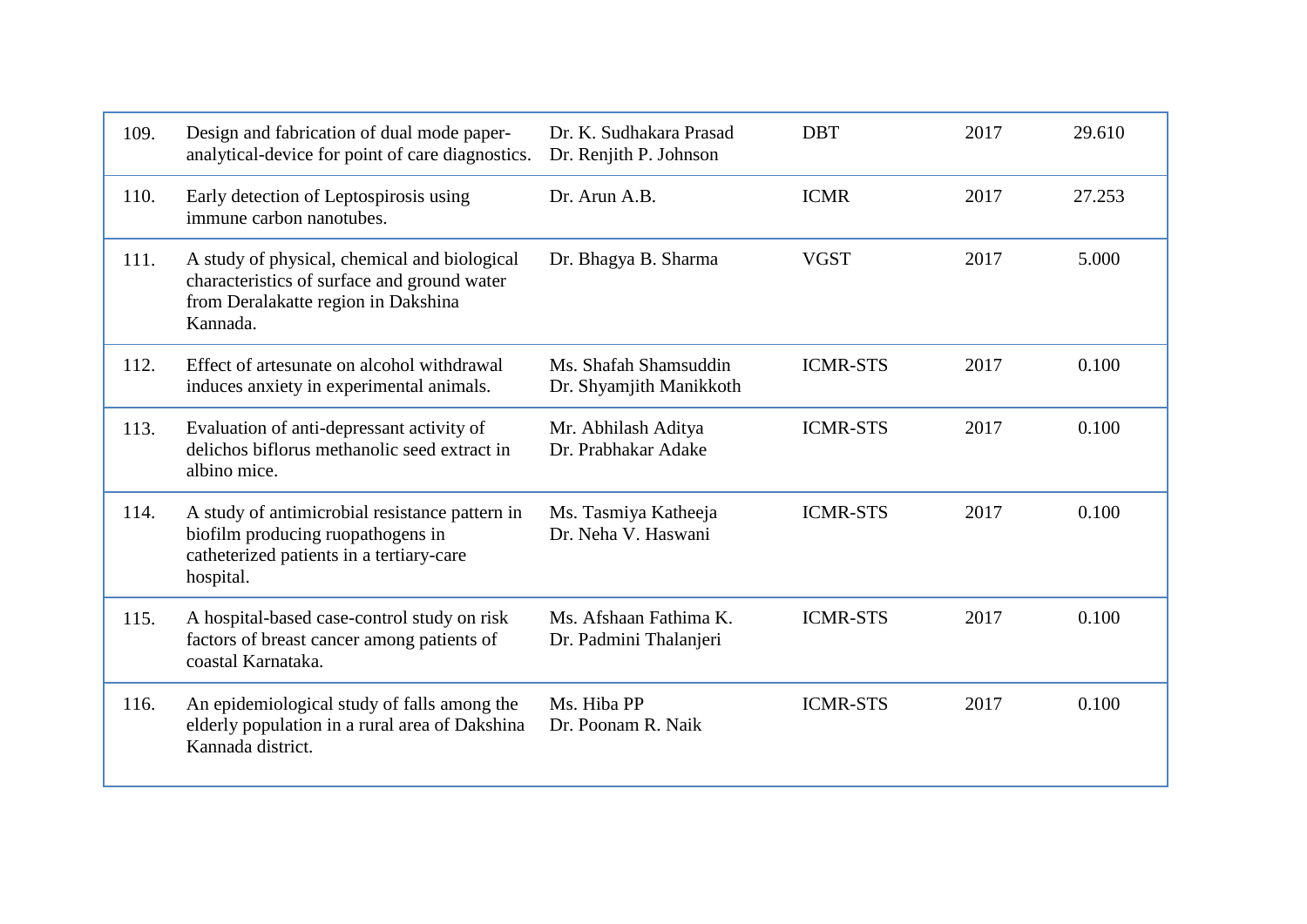| 117. | HIV related stigma and discrimination among<br>health caree workers from a private hospital<br>in Dakshina Kannada district, Karnataka: A<br>sectional study.                | Ms. Aysha Niloufer Bukhari<br>Dr. Varun N             | <b>ICMR-STS</b> | 2017 | 0.100 |
|------|------------------------------------------------------------------------------------------------------------------------------------------------------------------------------|-------------------------------------------------------|-----------------|------|-------|
| 118. | Therapeutic role of tylophora indica on<br>cognitive impairment associated with diabetes<br>mellitus in experimental animal models.                                          | Mr. Navaneeth Balakrishnan<br>Dr. Rao S.N.            | <b>ICMR-STS</b> | 2017 | 0.100 |
| 119. | Prevalence and antimicrobial susceptibility<br>pattern of clinical isolates of methicillin-<br>resistant staphylococcus aureus in a tertiary-<br>care hospital in Mangalore. | Ms. Hannath Ayisha Reema<br>Dr. Dominic R.M. Saldanha | <b>ICMR-STS</b> | 2017 | 0.100 |
| 120. | Therapeutic role of Phyllanthus amarus on<br>pilocarpine induced status epilepticus in<br>experimental animals.                                                              | Ms. Sushma H.P.<br>Dr. Roopa P. Nayak                 | <b>ICMR-STS</b> | 2017 | 0.100 |
| 121. | Histomorphological assessment of reactive<br>patterns in axillary lymph nodes draining<br>invasive breast carcinoma.                                                         | Mr. Thrilok H.<br>Dr. Prema Saldanha                  | <b>ICMR-STS</b> | 2017 | 0.100 |
| 122. | Involvement of male in birth preparedness<br>and complication readiness L A cross-<br>sectional study among urban slum dwellers in<br>Mangalore, Karnataka.                  | Ms. M. Ramya<br>Dr. Siddharudha Shivalli              | <b>ICMR-STS</b> | 2017 | 0.100 |
| 123. | Comparative study on antibiotic resistance of<br>staphylcoccus epidermidis isolated from<br>clinical samples and from healthy skin of<br>same patient.                       | Mr. Suhas K.S.<br>Dr. Bhaskaran Nair T.               | <b>ICMR-STS</b> | 2017 | 0.100 |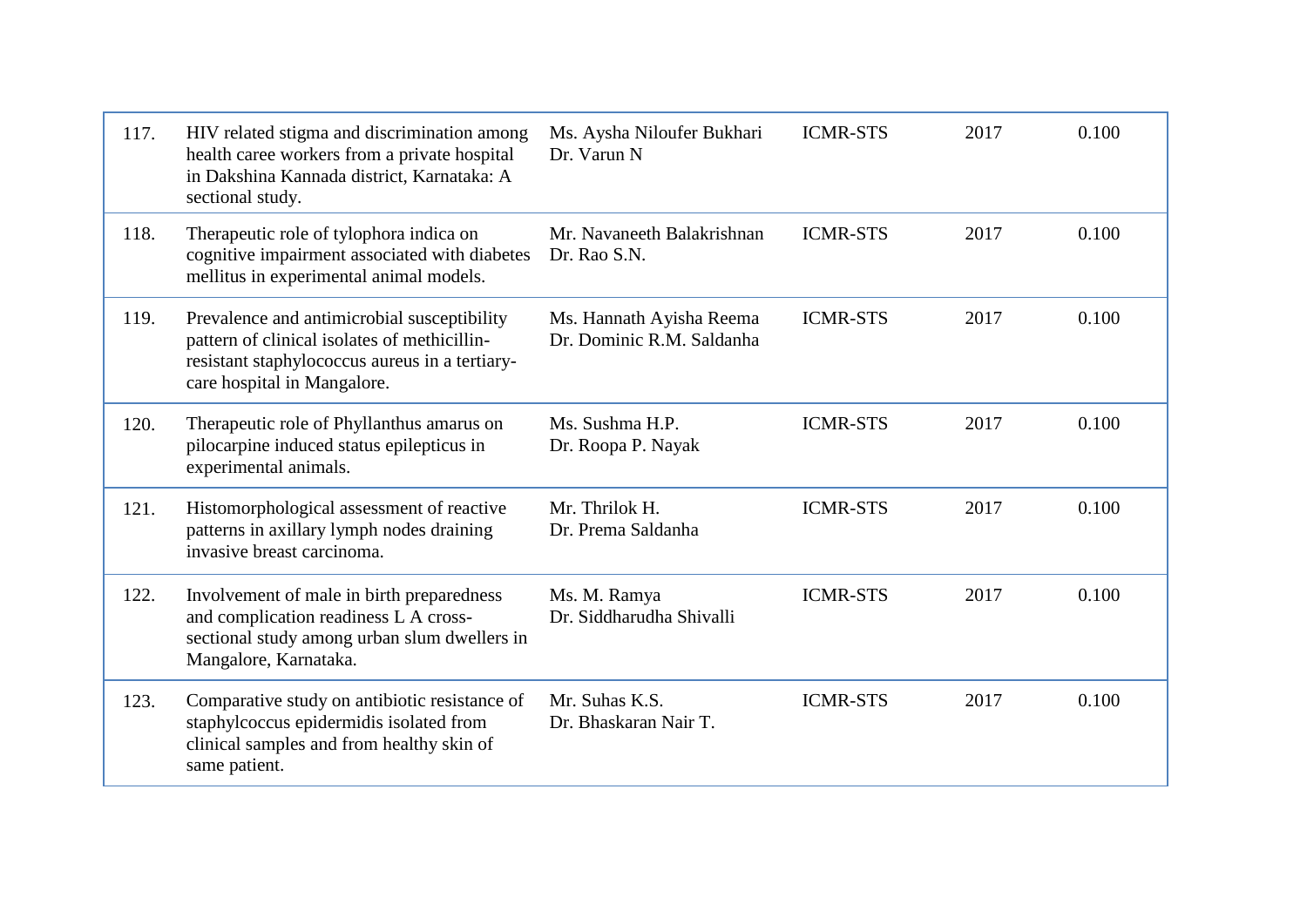| 124. | Evaluation of platelet indices in Type-2<br>diabetes mellitus.                                                                                                            | Ms. Aishwarya Gowtham<br>Dr. Sowmya B.U.            | <b>ICMR-STS</b> | 2017 | 0.100 |
|------|---------------------------------------------------------------------------------------------------------------------------------------------------------------------------|-----------------------------------------------------|-----------------|------|-------|
| 125. | A study on internal location of the pterion and<br>its neurosurgical implications.                                                                                        | Ms. Milan Hande<br>Dr. Venkatesh Gokuldas<br>Kamath | <b>ICMR-STS</b> | 2017 | 0.100 |
| 126. | Toxic optic neuropathy among beedi rollers in<br>Mangalore, Karnataka.                                                                                                    | Ms. Ansaba Naseer<br>Dr. Soujanya Kaup              | <b>ICMR-STS</b> | 2017 | 0.100 |
| 127. | Prevalence and factors associated with<br>Asthma and chronic obstructive pulmonary<br>disease among rural elderly population.                                             | Mr. Mohammed Nuhman<br>Dr. Pracheth R.              | <b>ICMR-STS</b> | 2017 | 0.100 |
| 128. | Study of hematological and boichemical<br>parameters in Patients with chronic kidney<br>disease.                                                                          | Mr. Mali Abhishek H.R.<br>Dr. Alamanda K. Cariappa  | <b>ICMR-STS</b> | 2017 | 0.100 |
| 129. | Water, sanitation and hygiene-A household<br>survey of a village in Dakshina Kannada.                                                                                     | Ms. Shilpa P.V.<br>Dr. Madhavi A. Bhargava          | <b>ICMR-STS</b> | 2017 | 0.100 |
| 130. | Perceptions and practices of drug dispensers<br>towards self medication of red eye in a coastal<br>city of Karnataka.                                                     | Mr. Arjun A.K<br>Dr. Rashmi S.                      | <b>ICMR-STS</b> | 2017 | 0.100 |
| 131. | Antimicrobial susceptibility profile abd<br>extended spectrum Beta-lactamase production<br>in klebsiella pneumoniae -A tertiary care<br>hospital experience in Mangalore. | Ms. Misriyathul Rizna<br>Dr. Amar Sunil Lobo        | <b>ICMR-STS</b> | 2017 | 0.100 |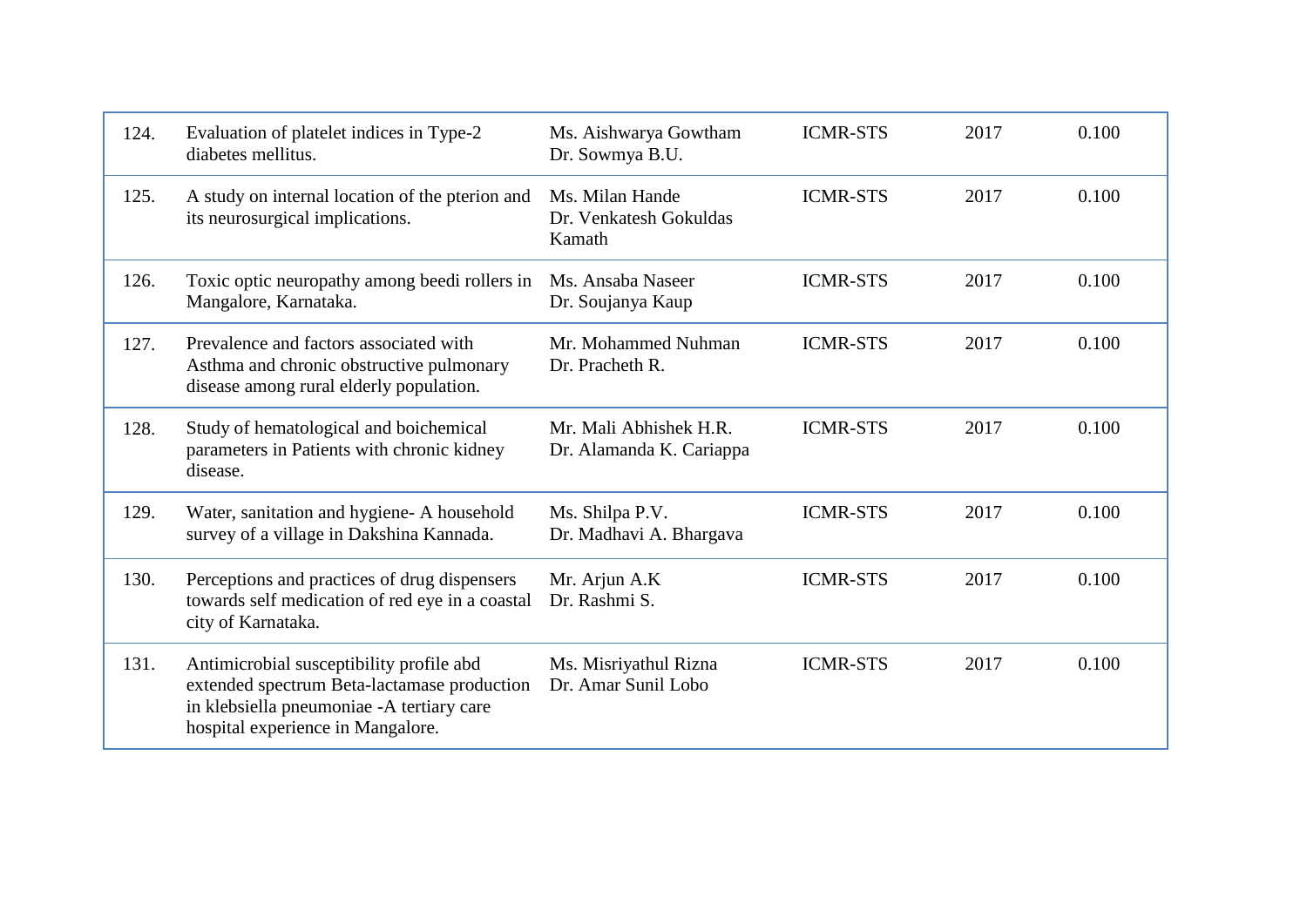| 132. | Determinants of self-care practices related to<br>hypertension in the rural field practice area of<br>a medical college in coastal Karnataka.                                                                  | Ms. Vesta P. Rai<br>Dr. Akshaya K.M                               | <b>ICMR-STS</b> | 2017 | 0.100  |
|------|----------------------------------------------------------------------------------------------------------------------------------------------------------------------------------------------------------------|-------------------------------------------------------------------|-----------------|------|--------|
| 133. | Immunomodulation by parasitic macrophage<br>migration inhibitory factor in type II diabetes.                                                                                                                   | Dr. Keshava Prasad                                                | <b>ICMR</b>     | 2017 | 23.000 |
| 134. | A novel strategy for enhancing the efficacy of<br>Platelet Rich Plasma (PRP) in diabetic wound<br>care.                                                                                                        | Dr. Rekha P.D.<br>Dr. Yashodhar P. Bhandary<br>Dr. Ashwini Prabhu | <b>DST-SERB</b> | 2017 | 42.052 |
| 135. | Mobile phone instructional video on sputum<br>expectoration for tuberculosis suspects to<br>enhance case detection: a programmatic RCT.                                                                        | Dr. Siddharudha Shivalli                                          | <b>RNTCP</b>    | 2017 | 1.200  |
| 136. | Assessment of cellular and molecular changes<br>in response to thoron inhalation in mice.                                                                                                                      | Dr. Bipasha Bose<br>Dr. Sudheer Shenoy                            | <b>BRNS</b>     | 2017 | 42.219 |
| 137. | Nutritional assessment of tuberculosis<br>patients of Mangalore Tuberculosis Unit.                                                                                                                             | Dr. Madhavi Bhargava                                              | <b>RNTCP</b>    | 2017 | 1.100  |
| 138. | Cost of care among patients of category<br>tuberculosis enrolled under RNTCP in<br>Mangaluru Tuberculosis Unit, Dakshina<br>Kannada.                                                                           | Dr. Vishnu C.S.                                                   | <b>RNTCP</b>    | 2017 | 0.300  |
| 139. | Study on Delay in Diagnosis and treatment of<br>adult patients with tuberculosis enrolled under<br>directly observed treatment short course<br>(DOTS) in Dakshina Kannada and Udupi<br>districts of Karnataka. | Dr. Amir Hussain                                                  | <b>RNTCP</b>    | 2017 | 0.300  |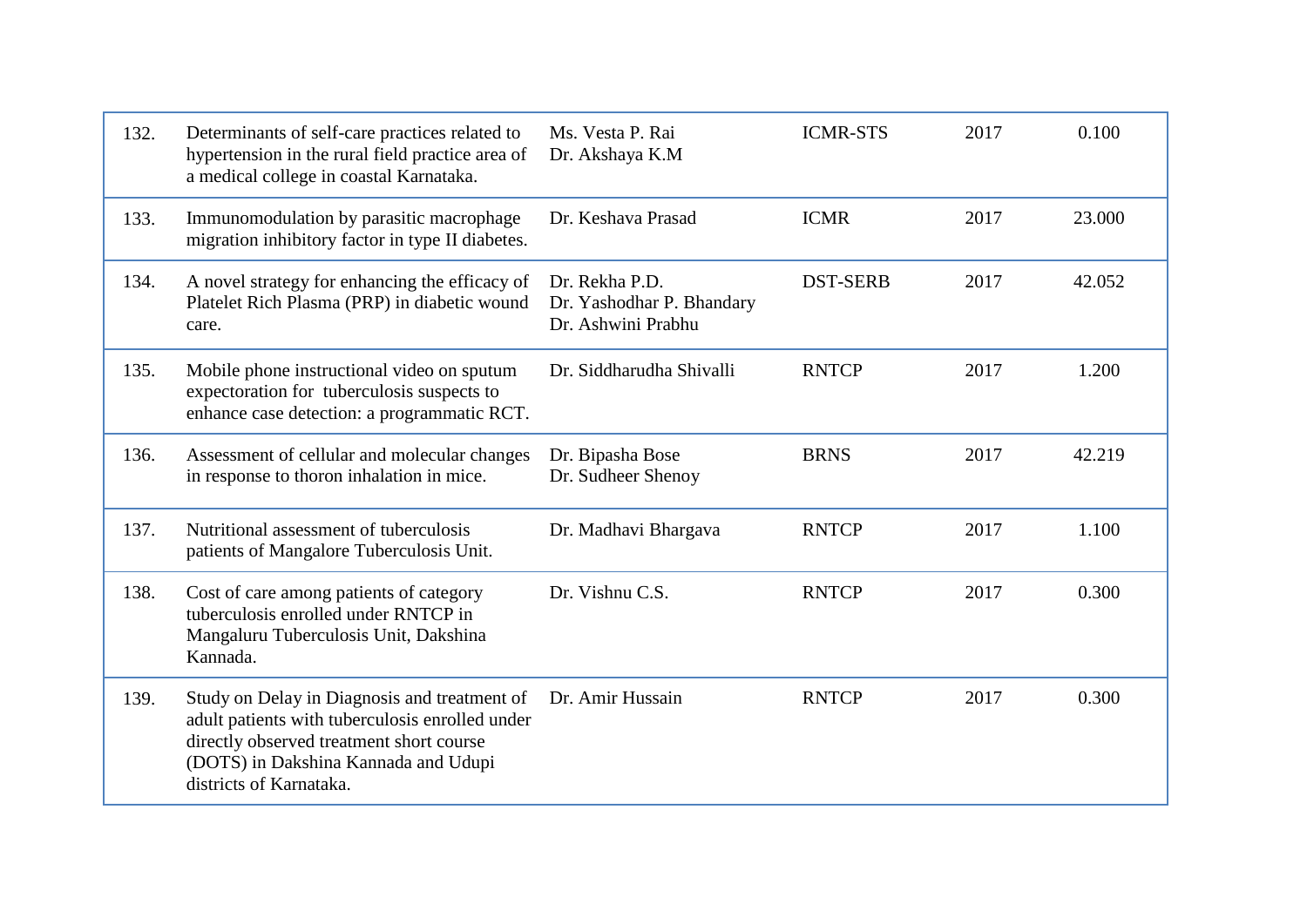| 140. | Physical accessibility of primary health<br>centres for people with disabilities: on site<br>assessment from South Indian district.                   | Dr. Nischith                                       | Family of<br>Disabled | 2017 | 0.200  |
|------|-------------------------------------------------------------------------------------------------------------------------------------------------------|----------------------------------------------------|-----------------------|------|--------|
| 141. | Phosphorylation-mediated induction of salt<br>stress signaling in primary root growth of<br>model plant Arabidopsis thaliana.                         | Dr. Pratigya Subba,<br>Dr. Sneha Pinto             | <b>DST-SERB</b>       | 2016 | 46.200 |
| 142. | Comparison of conventional locking titanium<br>minipulate and 3dimentional lockin titanium<br>minipulates in the treatment of mandibular<br>fracture. | Dr. Harekal Ashwin Keshav<br>Dr. Jagdish Chandra   | <b>ICMR</b>           | 2016 | 0.250  |
| 143. | Anti-anxiety effect of eucalyptus tereticornis<br>on alcohol induced anxiety in wistar albino<br>rats.                                                | Mr. Kevin Afreed Samuel<br>Dr. Shyamjith Manikkoth | <b>ICMR-STS</b>       | 2016 | 0.100  |
| 144. | Antianxiety activity of methanol extracts<br>caesalpinia pulcherrima leaf in wistar albino<br>rats.                                                   | Mr. Sanketh Bhat S.<br>Dr. Vinitha Ramanath Pai    | <b>ICMR-STS</b>       | 2016 | 0.100  |
| 145. | Cheiloscopy as a marker or personal<br>identification.                                                                                                | Ms. Vanessa Fernandes<br>Dr. Qudusia Sultana       | <b>ICMR-STS</b>       | 2016 | 0.100  |
| 146. | Anthropometric study of foot dimensions in<br>adult south Indian population of coastal<br>Karnataka by regression analysis.                           | Mr. Hemanth B.H.<br>Dr. Shivarama Bhat             | <b>ICMR-STS</b>       | 2016 | 0.100  |
| 147. | Predictors of smoking cessation with<br>reference to nicotine dependence in Health<br>Professionals of Mangalore City.                                | Mr. Sajjad Salman A.M.<br>Dr. Ashwini Shetty       | <b>ICMR-STS</b>       | 2016 | 0.100  |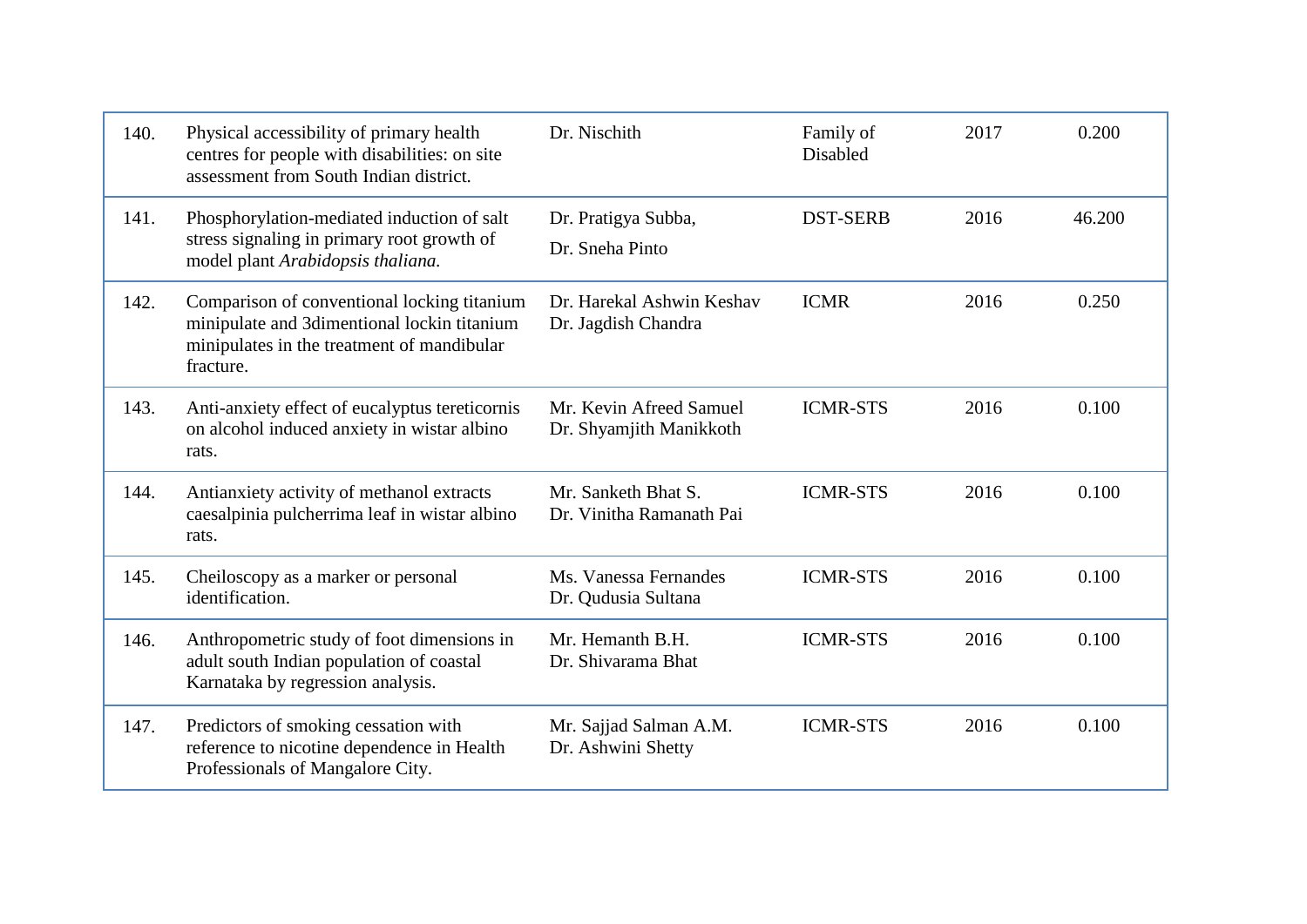| 148. | Depression and quality of life among the<br>elderly population in a rural area of Dakshina<br>Kannada district.                                                                                                                | Ms. Aishwarya S. Pai<br>Dr. Poonam R. Naik | <b>ICMR-STS</b>    | 2016 | 0.100  |
|------|--------------------------------------------------------------------------------------------------------------------------------------------------------------------------------------------------------------------------------|--------------------------------------------|--------------------|------|--------|
| 149. | Delineating the role of IL-33 in COPD.                                                                                                                                                                                         | Dr. Sneha Pinto                            | <b>DST-INSPIRE</b> | 2016 | 70.475 |
| 150. | To evaluate the role of xenoestrogens in<br>antibody receptor diversity and translocation:<br>phytoestrogens and other endocrine disrupting<br>compounds in modulating genomic stability,<br>auto-immune diseases and cancers. | Dr. Divya Lakshmanan                       | DST-YSS            | 2016 | 39.300 |
| 151. | Evaluation of efficiency of three different<br>commercially available KIT for chairside<br>cariogenic bacteria - test caries risk test<br>(Vivadent), saliva check mutans (GC) and<br>cariscreen.                              | Dr. Vidya Babu<br>Dr. Sundeep Hegde K.     | <b>ICMR</b>        | 2016 | 0.250  |
| 152. | IgG4 levels in the saliva of children with<br>autism spectrum disorder (ASD).                                                                                                                                                  | Dr. Sham S. Bhat                           | <b>ICMR</b>        | 2016 | 32.365 |
| 153. | Development of an intra-oral biocompatible<br>radio-protective shielding device in<br>radiotherapy of head and neck cancers.                                                                                                   | Dr. Riaz Abdulla                           | <b>BRNS-DAE</b>    | 2016 | 16.410 |
| 154. | TB case notification to RNTCP by the private<br>practitionars in Dakshina Kannada district,<br>Karnataka.                                                                                                                      | Dr. Umer Farooq                            | <b>RNTCP</b>       | 2016 | 0.300  |
| 155. | A case control study on factors associated<br>with defaults among TB patients in DK,<br>Karnataka.                                                                                                                             | Dr. Viquar Ahmed                           | <b>RNTCP</b>       | 2016 | 0.300  |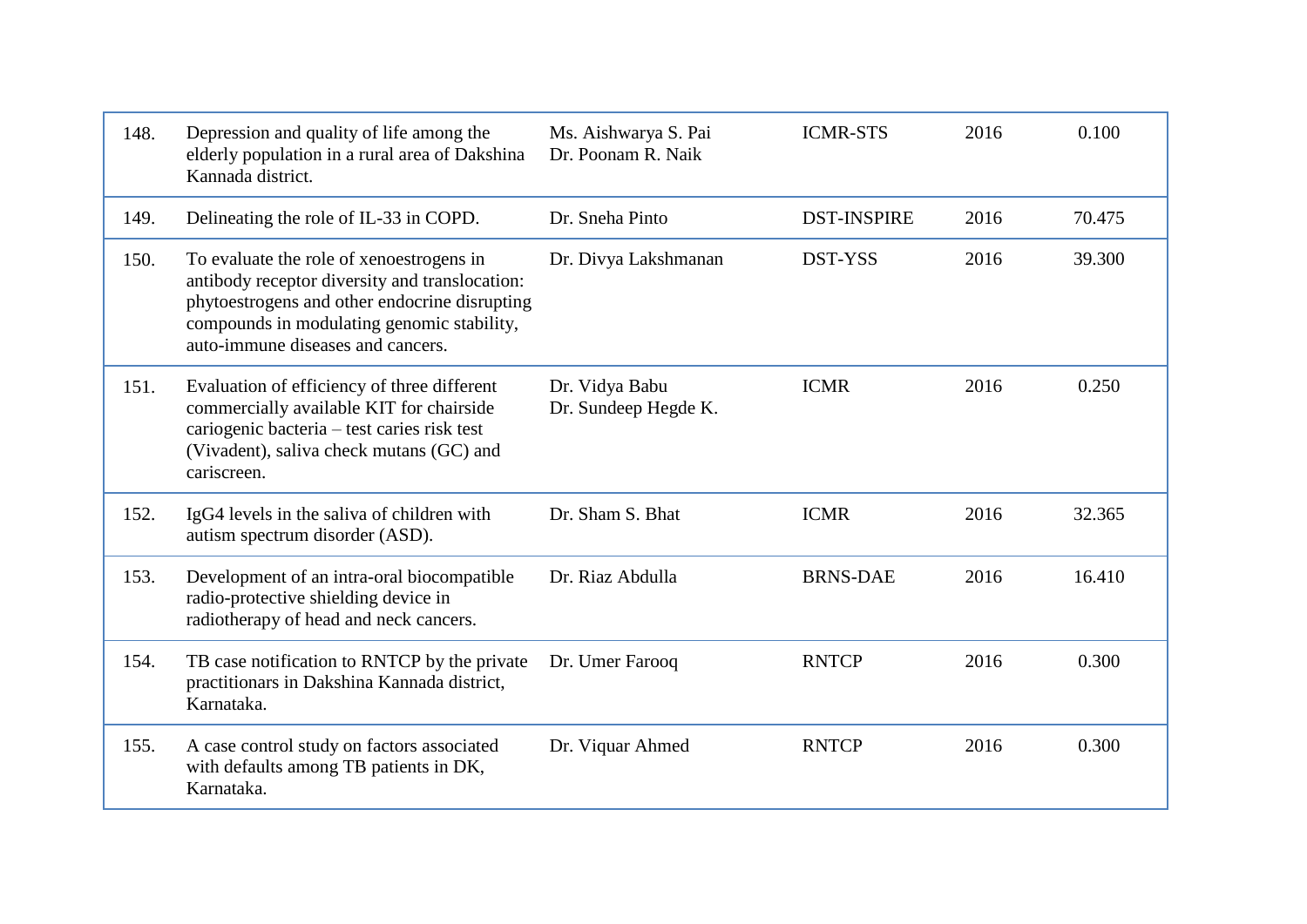| 156. | Evaluating the impact of cancer awareness<br>outreach program in Udupi district of<br>Karnataka state.                                                                                                                                                                                                                                                                                                                                | Dr. Abhay Nirgude                                                 | <b>Tata Education</b><br>and<br>Development<br>Trust, Mumbai          | 2016 | 64.000 |
|------|---------------------------------------------------------------------------------------------------------------------------------------------------------------------------------------------------------------------------------------------------------------------------------------------------------------------------------------------------------------------------------------------------------------------------------------|-------------------------------------------------------------------|-----------------------------------------------------------------------|------|--------|
| 157. | Programmatic management issues in<br>tuberculosis and Diabetes Mellitus: a mixed<br>method approach.                                                                                                                                                                                                                                                                                                                                  | Dr. Poonam R. Naik                                                | <b>Tuberculosis</b><br>Association of<br>India                        | 2016 | 0.200  |
|      |                                                                                                                                                                                                                                                                                                                                                                                                                                       | <b>CLINICAL TRIAL PROJECTS</b>                                    |                                                                       |      |        |
| 158. | A randomized double-blind, placebo-<br>controlled, multicenter trial assessing the<br>impact of lipoprotein (a) lowering with<br>TQJ230 on major cardiovascular events in<br>patients with established cardiovascular<br>disease.                                                                                                                                                                                                     | Dr. Prasahanth R.M.<br>Dr. Rahul Ramanujam<br>Dr. Khadeeja Nasiha | <b>Novartis</b><br>Healthcare<br>Private Limited,<br>Mumbai           | 2021 | 42.595 |
| 159. | Multicenter, Randomised, Double blind,<br>Parallel, Phase III Global Study to Assess the<br>Efficacy and Safety of BP01 (Bevacizumab)<br>when compared to Avastin®-EU in<br>Combination with Carboplatin and Paclitaxel<br>during Induction phase and Bevacizumab<br>alone during the Maintenance phase in<br>patients with newly diagnosed or recurrent<br>Stage IIIB/IV Non Squam- ous (ns) Non-<br>Small Cell Lung Cancer (NSCLC). | Dr. Jalaluddin Akbar<br>Dr. Rohan Shetty                          | <b>Axis Clinical</b><br>Trials,<br>Hyderabad                          | 2021 | 59.544 |
| 160. | Measuring tumor-specific genetic alterations Dr. Pavaman Sindgikar<br>in cerebrospinal fluid (CSF) as a biomarker of Dr. Krishna Narayanan<br>tumor burden in malignant brain tumor<br>patients.                                                                                                                                                                                                                                      |                                                                   | <b>Strand Life</b><br><b>Science Private</b><br>Limited,<br>Bangalore | 2021 | 17.1   |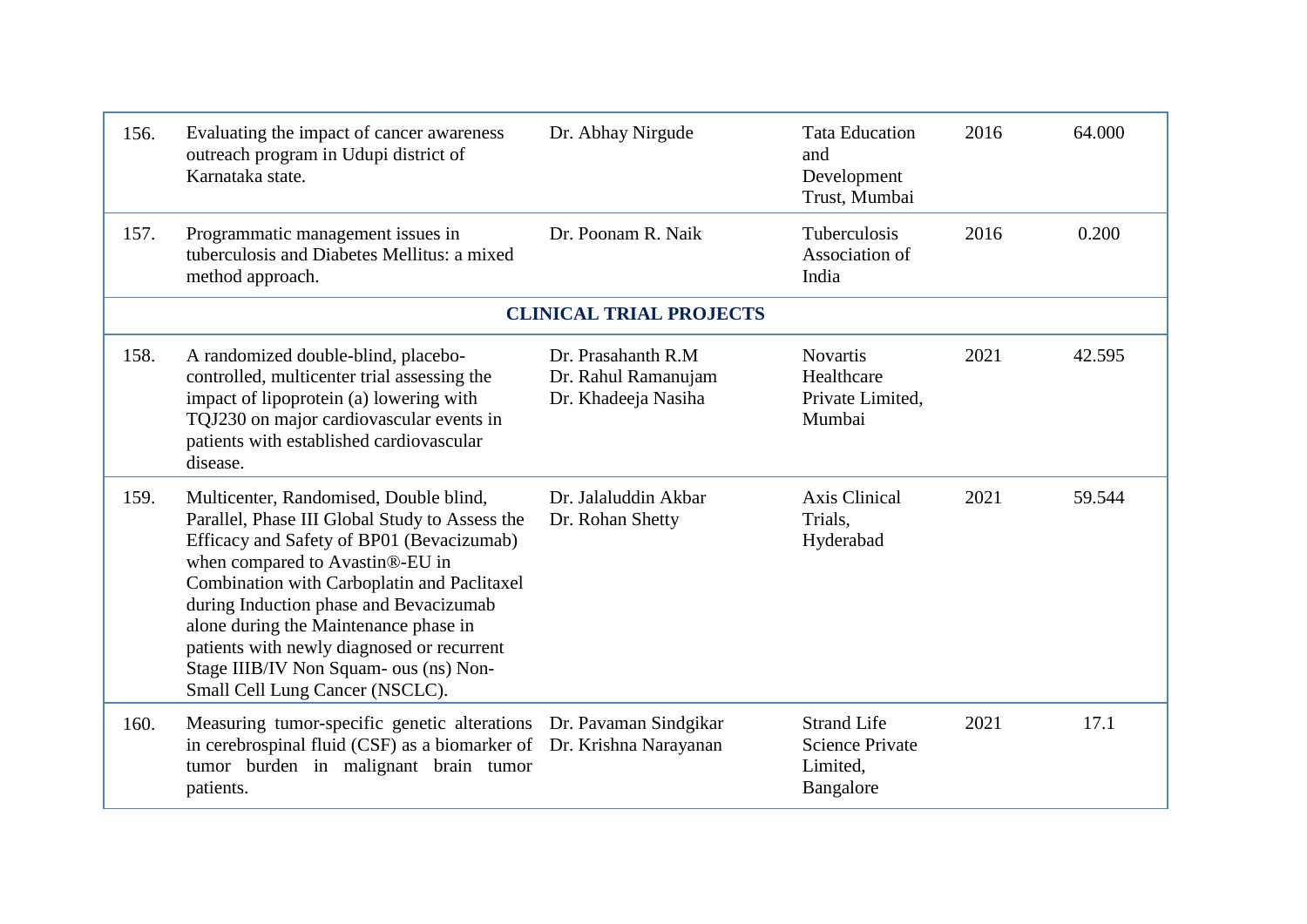| 161. | A prospective, Interventional, Open label,<br>Randomized, Parallel Group, Multi-centric,<br>Comparative Clinical Study to Evaluate the<br>efficacy and safety of test drug, Potassium<br>Chloride (K-Lyte) 600mg Immediate Release<br>Tablet in comparison to reference drug,<br>Potassium Chloride (Klor-Con)600 mg<br>Extended Release Tablet in the treatment of<br>the patients with Hypokalemia. | Dr. Prabha Adhikari<br>Dr. Abhijith Rao<br>Dr. Karan Hegde<br>Dr. Shruthi S                           | <b>ICBio Clinical</b><br>Research Pvt.<br>Ltd, Bangalore                                                                     | 2021 | 1.500 |
|------|-------------------------------------------------------------------------------------------------------------------------------------------------------------------------------------------------------------------------------------------------------------------------------------------------------------------------------------------------------------------------------------------------------|-------------------------------------------------------------------------------------------------------|------------------------------------------------------------------------------------------------------------------------------|------|-------|
| 162. | A Randomized, Double Blind, Multicentric,<br>Parallel-group, Phase III Clinical Trial to<br>evaluate the Efficacy & Safety of 5%<br>Spironolactone Topical Cream versus Placebo<br>in Patients with Acne Vulgaris.                                                                                                                                                                                    | Dr. Manjunath Shenoy<br>Dr. Spandana Hegde<br>Dr. Malcolm Pinto<br>Dr. Amina Asfia<br>Dr. Asmia Razak | Alkem<br>Laboratories<br>Limited,<br>Mumbai                                                                                  | 2021 | 8.200 |
| 163. | A single- centre, open label study to establish<br>the efficacy of mechanical ventilation device<br>(RespirAID R20) designed for the purpose of<br>providing breathing support for those patients<br>who face difficulty in breathing.                                                                                                                                                                | Dr. Meghna Mukund<br>Dr. Irfan                                                                        | Remidio<br>Innovative<br>Solutions Pvt.<br>Ltd, Bangalore<br>& Biodesign<br><b>Innovation Labs</b><br>Pvt. Ltd.<br>Bangalore | 2020 | 1.063 |
| 164. | Evaluation of a fluorescence based urine<br>albumin analysis and comparison with the<br>gold standard with human urine sample.                                                                                                                                                                                                                                                                        | Dr. Raghavendra Rao                                                                                   | Prantae<br>Solutions<br>Private Limited,<br>Bhubaneswar                                                                      | 2020 | 0.762 |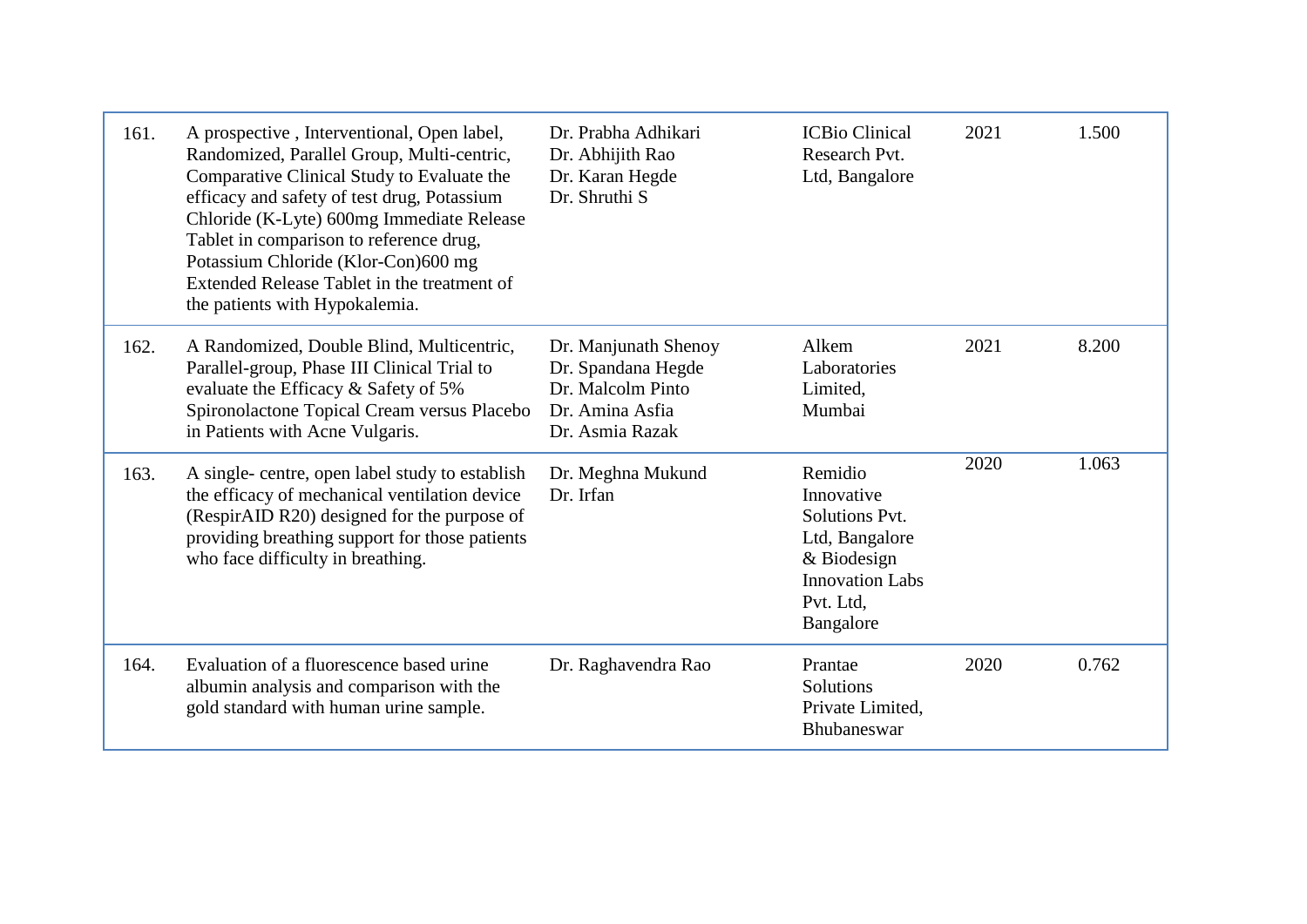| 165. | Multi-centre cross-sectional epidemiological<br>study to characterize the prevalence and<br>distribution of lipoprotein (A) levels among<br>patients with established cardiovascular<br>disease.                                                                                          | Dr. Prashanth R.M.<br>Dr. Rahul Ramanujan Suvarna                                        | <b>Novartis</b><br>Healthcare<br>Private Limited,<br>Mumbai   | 2019 | 5.771 |
|------|-------------------------------------------------------------------------------------------------------------------------------------------------------------------------------------------------------------------------------------------------------------------------------------------|------------------------------------------------------------------------------------------|---------------------------------------------------------------|------|-------|
| 166. | Itraconazole in the management of superficial<br>fungal infection in India: a pilot study.                                                                                                                                                                                                | Dr. Manjunath Shenoy<br>Dr. Spandana Hegde<br>Dr. Amina Asfia M. I.                      | Johnson &<br><b>Johnson Private</b><br>Limited,<br>Mumbai     | 2019 | 2.487 |
| 167. | A randomized, double blind, multicenter<br>study assessing short (16 week) and long term<br>efficacy (up to 1 year), safety and tolerability<br>of 2 subcutaneous secukinumab dose<br>regimens in adult patients with moderate to<br>severe hidraenitis suppurativa (Sunrise).            | Dr. Manjunath Shenoy<br>Dr. Malcolm Pinto<br>Dr. Spandana Hegde<br>Dr. Amina Asfia M. I. | <b>Novartis</b><br>Healthcare<br>Private Limited,<br>Mumbai   | 2019 | 0.346 |
| 168. | A 12- week, multicenter, randomized, double-<br>blind, placebo controlled study to assess the<br>efficacy and safety of QAW039 when added<br>to standard-of-care asthma therapy in patients<br>with uncontrolled asthma.                                                                  | Dr. Prabha Adhikari M. R.<br>Dr. Irfan<br>Dr. Preethiraj Ballal                          | <b>Novartis</b><br>Healthcare<br>Private Limited,<br>Mumbai   | 2018 | 2.200 |
| 169. | A randomized, double-blind, placebo-<br>controlled, parallel-group, multicenter study<br>to demonstrate the effects of sotagliflozin on<br>cardiovascular and renal events in patients<br>with type 2 diabetes, cardiovascular risk<br>factors and moderately impaired renal<br>function. | Dr. Prabha Adhikari M.R.<br>Dr. Prashanth R. M.<br>Dr. Santhosh Pai                      | Sanofi<br>Synthelabo<br>(India) Private<br>Limited,<br>Mumbai | 2018 | 9.466 |